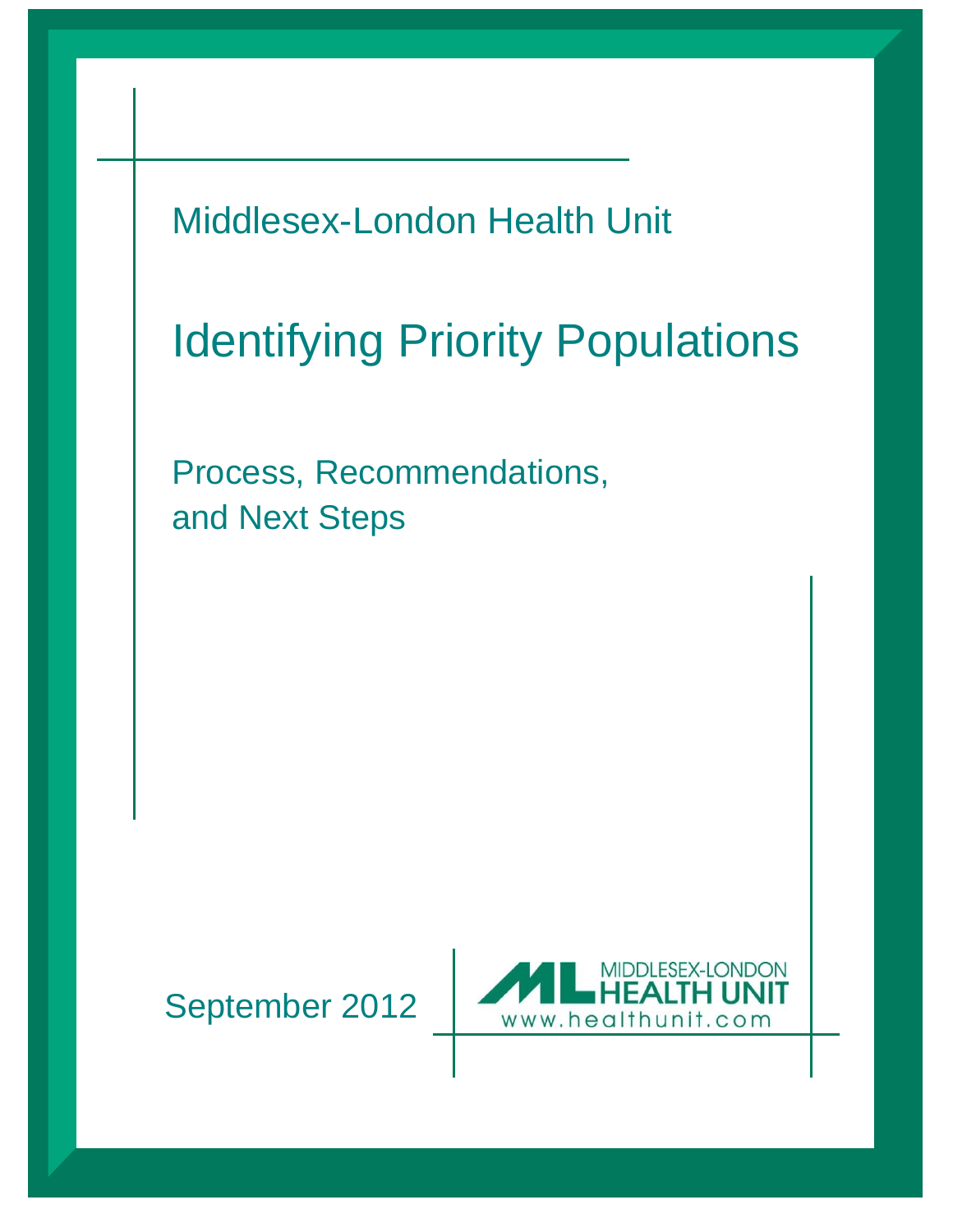# **Identifying Priority Populations**

**Process, Recommendations, and Next Steps**



September 2012

For information, please contact: Joanne Simpson, RN, BScN Family Health Services Reproductive Health Team Middlesex-London Health Unit 50 King St. London, Ontario N6A 5L7 phone: 519-663-5317 ext. 2586 fax: 519-663-8241 e-mail: joanne.simpson@mlhu.on.ca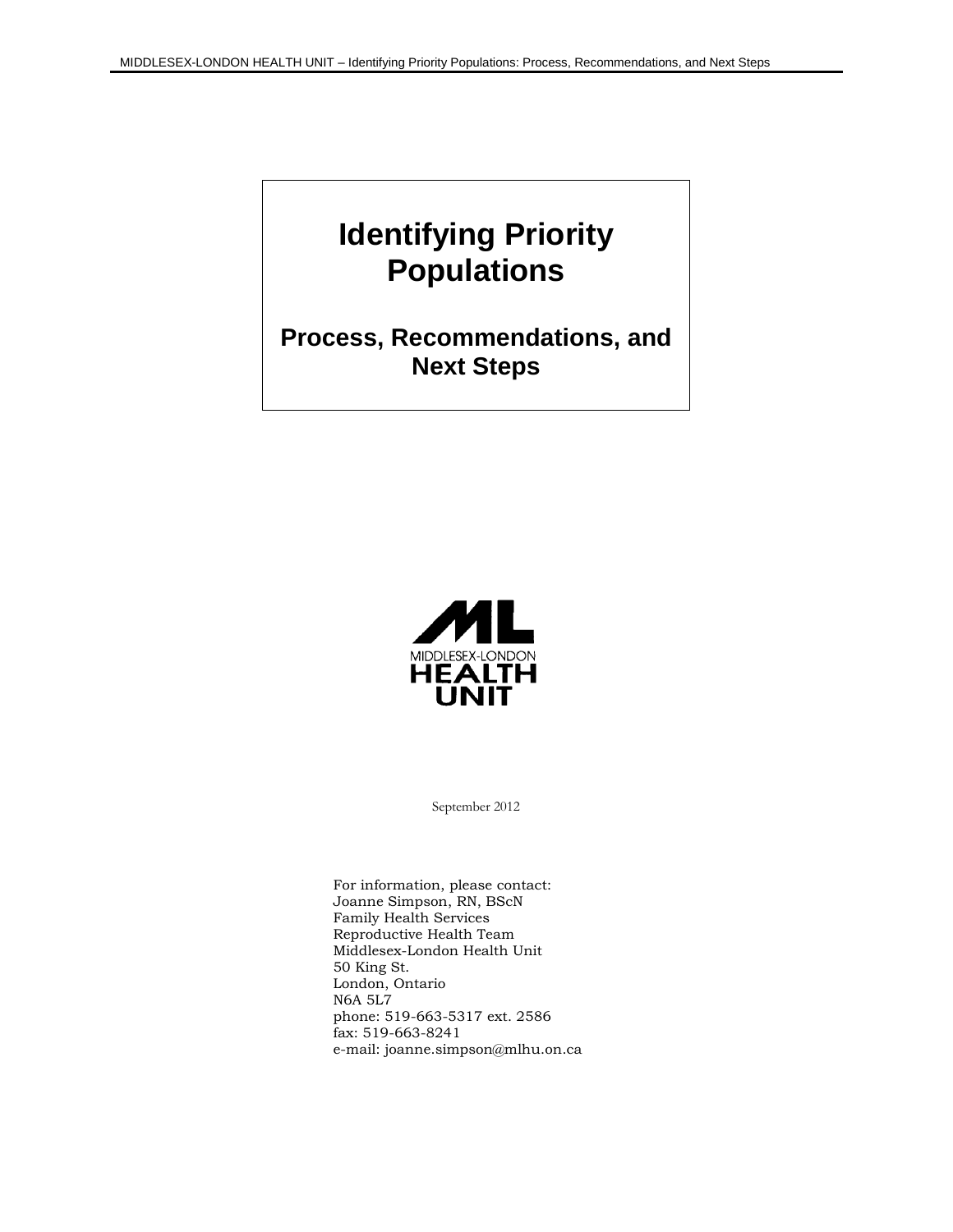© Copyright 2012 Middlesex-London Health Unit 50 King St. London, Ontario N6A 5L7

Cite reference as: Middlesex-London Health Unit (2012). *Identifying Priority Populations: Process, Recommendations, and Next Steps* London, Ontario: Author.

Author: Carina Rodgers, BSc, MPH Candidate

All rights reserved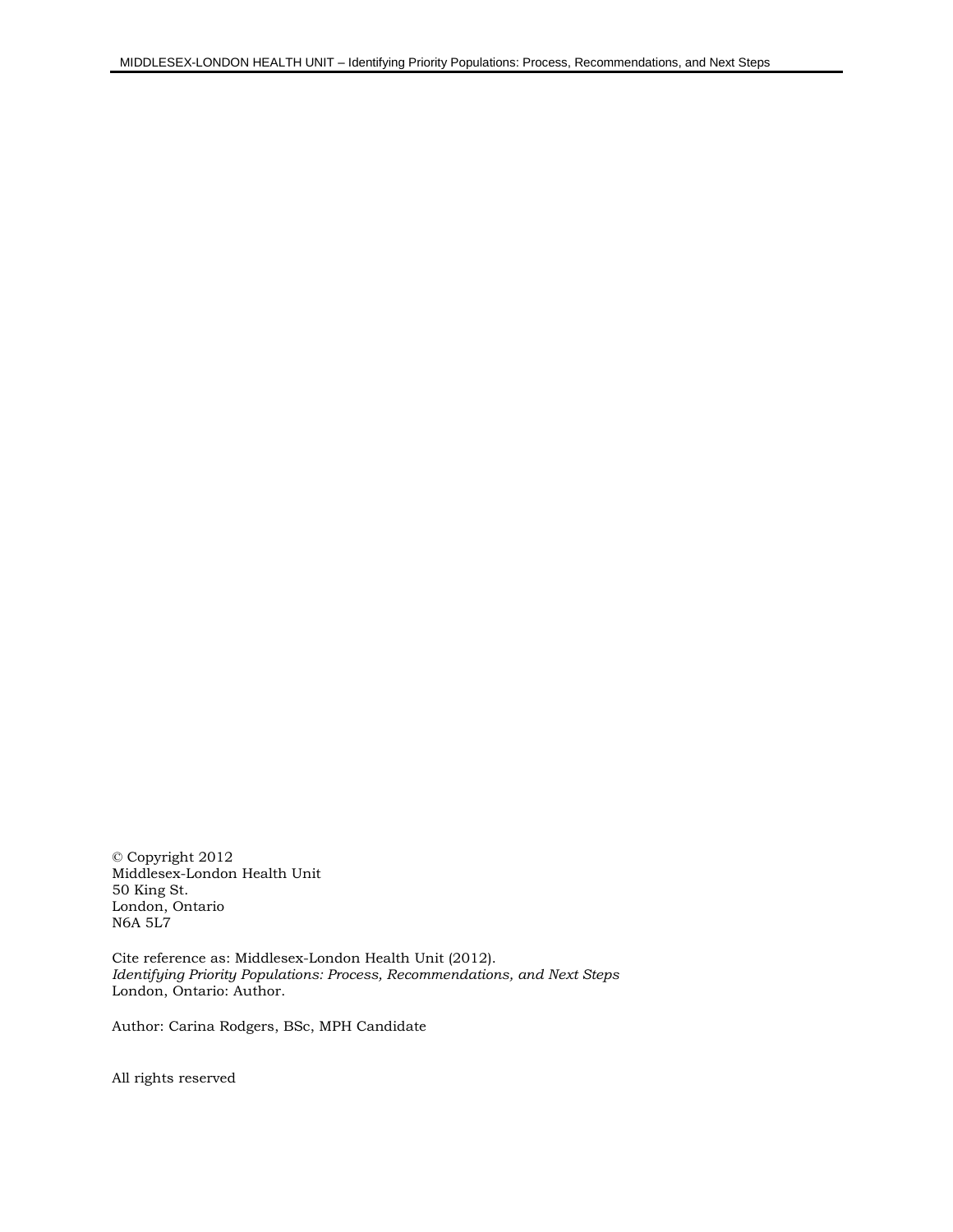# **Acknowledgements**

Acknowledgement of support and thanks to: Joanne Simpson, Public Health Nurse Heather Lokko, Manager of the Reproductive Health Team Michelle Sangster Bouck, Program Evaluator Yvonne Tyml, Public Health Librarian Reproductive Health Team, Family Health Services Early Years Team, Family Health Services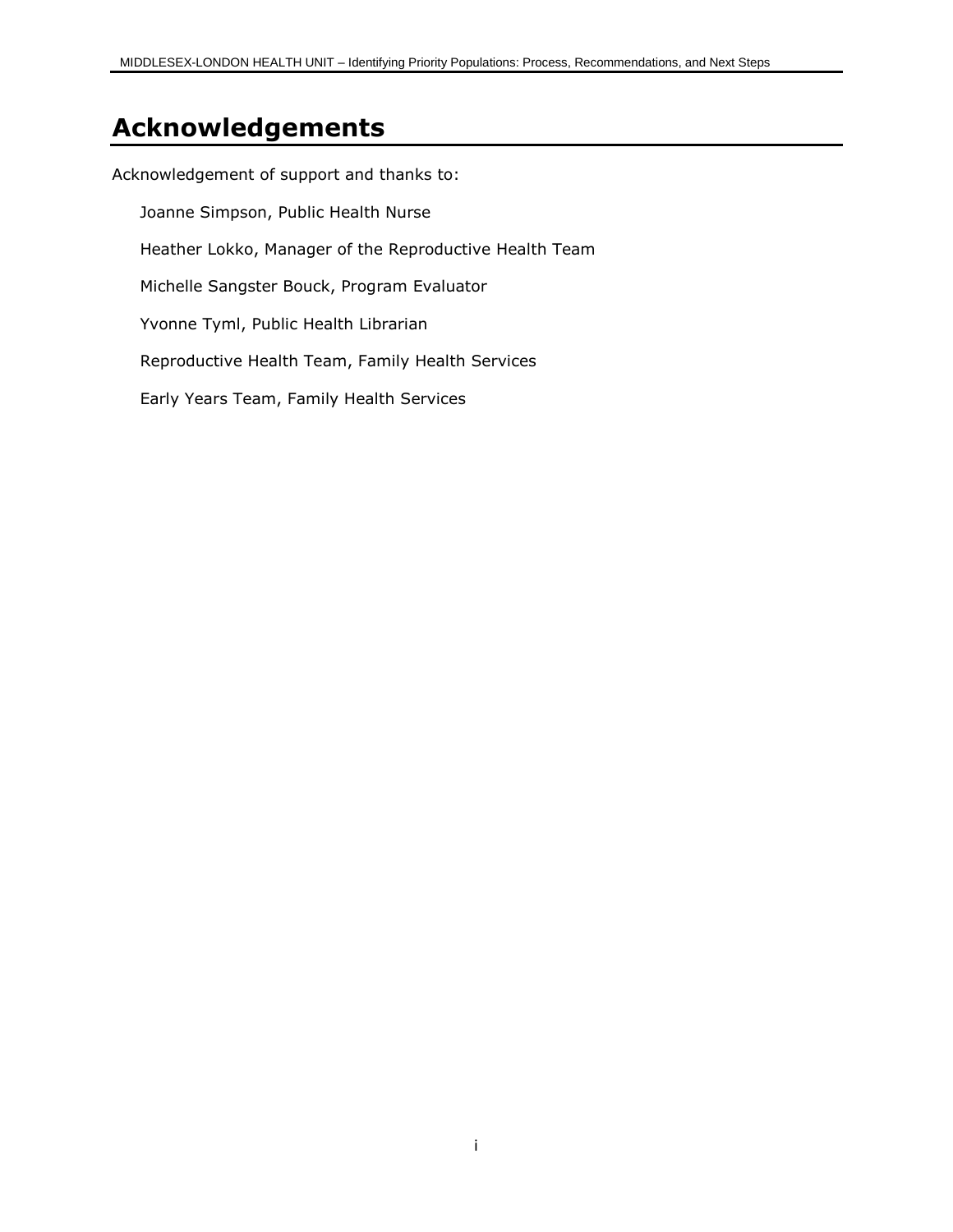# **Table of Contents**

Appendix A: Priority Population Work Done by Other Health Units

Appendix B: Priority Populations Definitions

Appendix C: List of Documents Reviewed

Appendix D: Chart developed and used to synthesize need, impact, capacity, partnerships & collaboration, readiness, and identified groups

Appendix E: SDOH Information and Local Demographics

Appendix F: How to Conduct a Literature Search

Appendix G: Charts developed and used to synthesize strategies information, recommendations, and unintended impacts

Appendix H: Results: topic areas with populations and populations with topic areas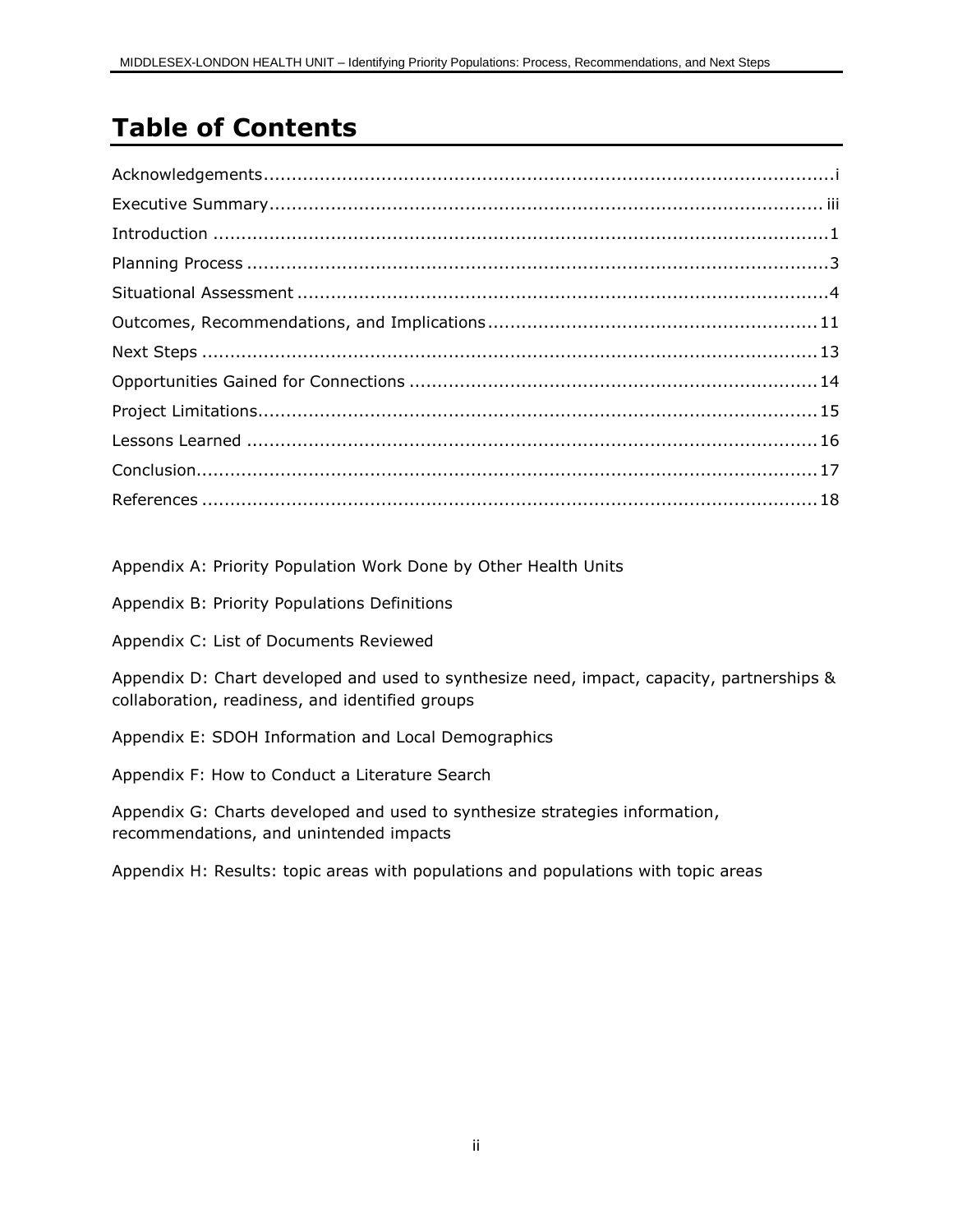# **Executive Summary**

# **Introduction**

This document outlines the process and steps used to determine priority populations, specifically for "Reproductive Health" in Middlesex-London. It also provides recommendations and next steps for programming based on the identified priority populations. Although this process was used for "Reproductive Health", it can be applied to any program or service area.

# **Goals of the Project**

#### Primary Goals

- 1. To *determine a definition* of 'Priority Populations'
- 2. To *determine a process* for identifying priority populations
- 3. To *determine priority populations* in Middlesex-London in relation to reproductive health
- 4. To *make recommendations* for planning and implementing evidence-informed strategies, programs, and services

#### Secondary Goals

- 1. To *build the skills* of Reproductive Health team members in literature searching
- 2. To *develop relationships* within teams at the Middlesex-London Health Unit (MLHU) and between staff of different teams at MLHU to increase knowledge in identifying priority populations and readiness to participate in the process
- 3. To *explore and identify current and potential partnerships and collaborations* within the organization and community in an effort to better serve the identified populations
- 4. To *address and assess the capacity and readiness* for programming

#### **Planning Process**

In order to achieve the ultimate goal of determining priority populations and making recommendations for programming, the following steps were completed:

- 1. Reviewed priority population work done by other Health Units
- 2. Determined a definition of 'Priority Populations' through consultation with Reproductive Health team members and consideration of existing definitions from the Ontario Public Health Standards and the Sudbury & District Health Unit. The final definition is:

*Priority Populations in London-Middlesex County include those at-risk of poor reproductive health outcomes (based on evidence) for which preconception and prenatal public health interventions may be reasonably considered to have a positive impact.*

3. Conducted a Situational Assessment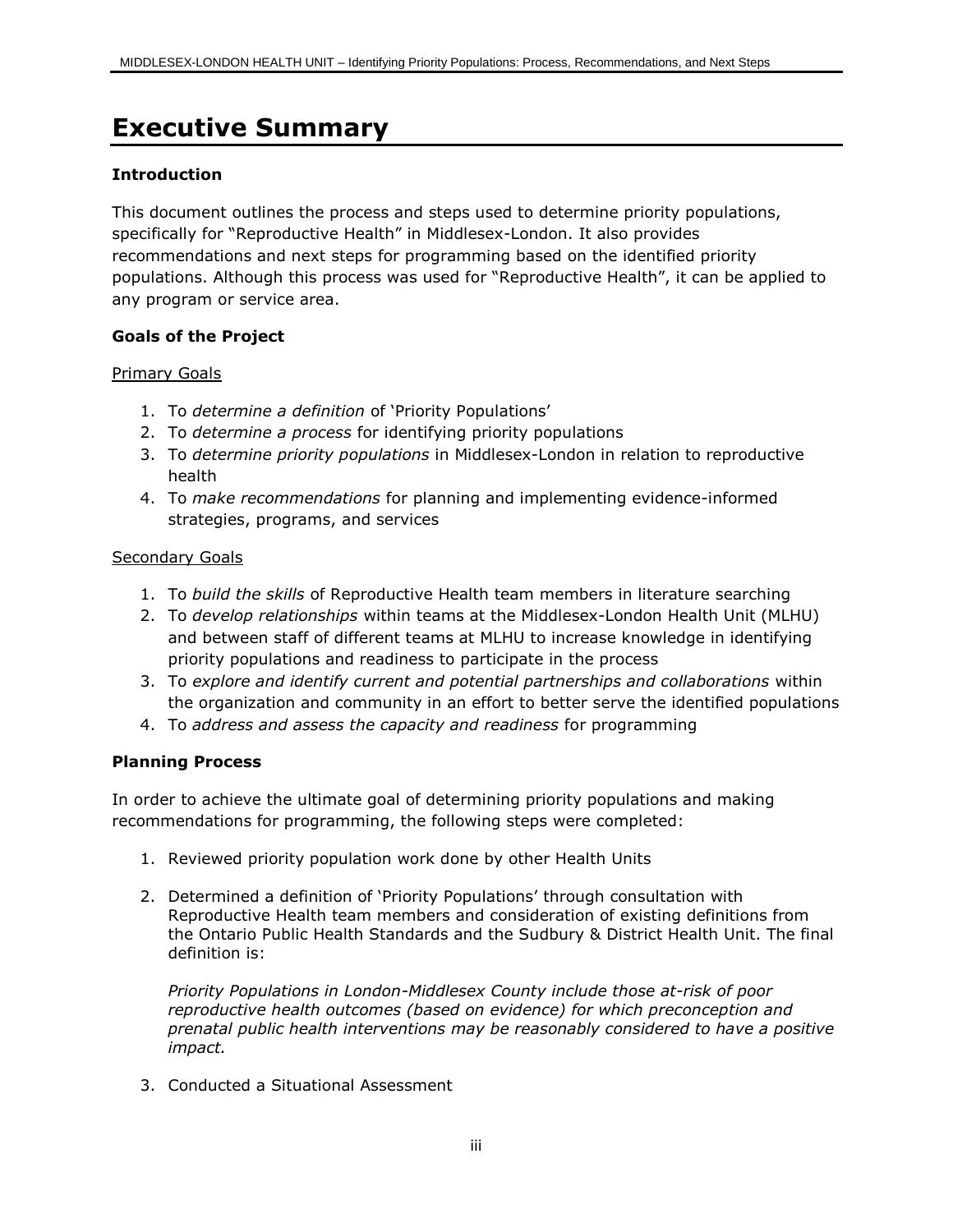# **Situational Assessment**

A situational assessment occurs during planning and consists of 6 major steps. The steps are:

- 1. Identify key questions to be answered
- 2. Develop a data gathering plan
- 3. Gather the data
- 4.
- a. Organize synthesize, and summarize the data to identify priority populations
- b. Assessment of the local context
- c. Review of potential strategies and evidence for their effectiveness
- 5. Communicate the information
- 6. Consider how to proceed with planning

# **Step 1: Identify key questions to be answered**

Relevant local, regional, provincial, and national reports and literature were gathered that included information about health indicators, health status of the population, incidence of poor reproductive health outcomes, the relationship between poor health behaviours and reproductive health outcomes, and information about how the social determinants of health and health inequities impact reproductive health outcomes. Information about the current political, legal, and organizational environment pertaining to reproductive health was also collected.

# **Step 2: Develop a data gathering plan**

Information came from a variety of reliable sources, such as Statistics Canada, Ministry of Health Promotion Guidance Documents, published journal articles, and grey literature and reports published by relevant organizations.

It is also important to identify key topic areas or key outcomes for programming prior to conducting this process in order to guide information collection. The Reproductive Health Team (RHT) at MLHU, using the Model for Evidence-Informed Decision Making in Public Health, had identified key topic areas for "Preconception Health" and "Healthy Pregnancies" that were in-line with the evidence and rationale for program areas presented in the Reproductive Health Guidance Document (Ministry of Health and Long-Term Care, 2010).

# **Step 3: Collect relevant documents and literature**

A literature search was conducted. Approximately 30 relevant documents were collected and reviewed to answer questions that assessed the needs of the population, examined the local context in which programs and services operate, and determined the most evidenceinformed strategies for reaching the intended population to effectively meet their needs.

# **Step 4: Synthesize the literature, conduct a needs assessment, assess the local context, and review potential strategies and evidence for their effectiveness**

In order to succinctly organize all the information to answer questions, a chart was developed that addressed *Need, Impact, Capacity, and Partnerships and Collaboration,*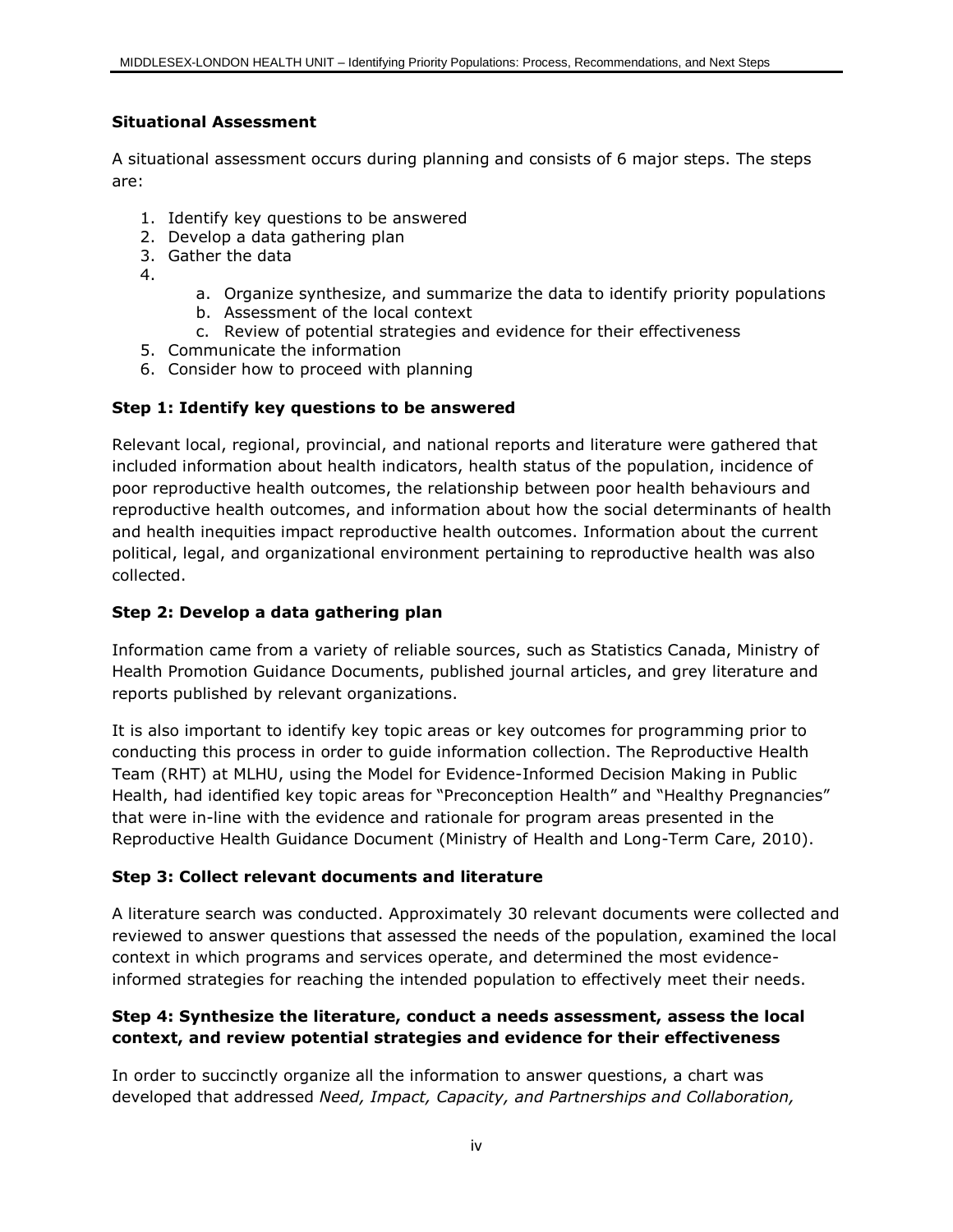which are the four principles from the Ontario Public Health Standards (Ministry of Health and Long-Term Care, 2008). When reviewing the complied literature it became clear that certain populations were at-risk of poor reproductive health outcomes more than others. A column titled "Identified Groups" was included on the same chart to capture this information.

In assessing the local context, information about the Social Determinants of Health (SDOH) and local demographics were recorded on a separate document. It was felt that documenting this information was important to ensure it was available for use when planning and implementing future programming.

The next step was to review potential strategies and evidence for their effectiveness. It was an important point in the process to enhance team buy-in and support. To ensure that the team had the appropriate skills to effectively complete a literature search, the Public Health Librarian provided a team in-service. In order to consolidate and organize the information about strategies a separate chart for each topic area previously identified for "Preconception Health" and "Healthy Pregnancies" was designed. Each chart includes a column that lists all of the identified priority populations for that topic area. A column was then added for each different type of strategy. As the literature on strategies is reviewed, a separate chart is used to keep track of recommendations for specific strategies as well as any positive or negative unintended impacts of a recommended strategy.

# **Step 5: Outcomes**

A number of populations were identified as being "at-risk" for poor reproductive health outcomes. Some populations were identified under more than one topic area for both "Preconception Health" and "Healthy Pregnancies".

# **Recommendations**

The following are recommendations that can be applied to future programs and services in an effort to provide public health interventions that may be considered to have a positive impact:

- 1. One (or more) of the priority populations identified through this process should be selected as a target population.
- 2. Programs and services should be considered particularly to those populations which are identified as a priority under more than one topic area.
- 3. A topic area that is relevant to a significant (or the greatest) number of identified priority populations could become the focus of programs and services.
- 4. The evidence-informed strategies that have been identified through this work should be carefully considered and integrated into future program planning.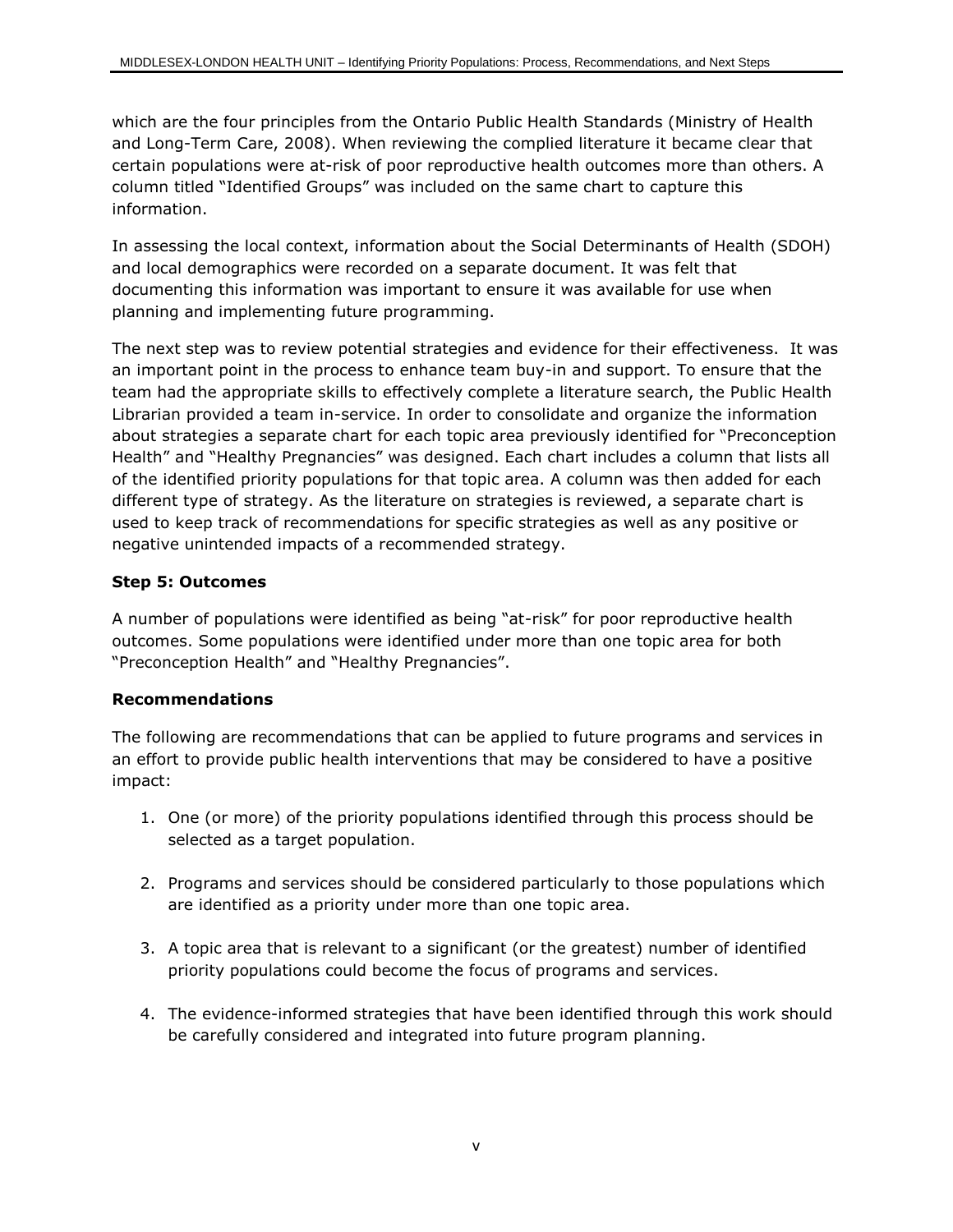- 5. The information on SDOH and local demographics should be used to direct programs and services to certain sub-groups or neighbourhoods.
- 6. Universal programming to the general population is crucial and should be provided.
- 7. Priority populations identified as a focus for the team/service area should be engaged in program planning and implementation of strategies to increase community capacity and buy-in, and to enhance the likelihood that programs and services will meet community need.
- 8. Efforts to build and enhance the capacity of the staff to carry out literature searches, critically appraise evidence, and monitor surveillance data in order to detect changes in local priority populations and issues on an ongoing basis should be continued.

# **Implications**

These recommendations have important implications for future programming. It may be best to provide a comprehensive program to a population that has been identified as "atrisk" under many topic areas, provide programming under a topic area where there are the most population groups identified as "at-risk", or target a population that no other organization in the community is targeting.

# **Step 6: Next Steps**

The Reproductive Health Team will continue working to complete the following next steps:

- 1. Review strategies and their evidence for effectiveness for the identified populations and topic areas
- 2. Continue program planning and finalize planning decisions related to:
	- a. Who targeted programming will be provided to
	- b. What topic area(s) the programming will cover
	- c. What strategy will be used to best reach and support the population

# **Opportunities Gained for Connections**

Throughout this project, some important connections with other teams and organizations were made.

After reviewing the work the RHT has completed, the Early Years team at MLHU is currently carrying out the process outlined in this project.

The project leads were able to use some of the information from the Health Equity Impact Assessment (HEIA) Tool and Workbook recently released from the Ministry of Health and Long-Term Care to support their work.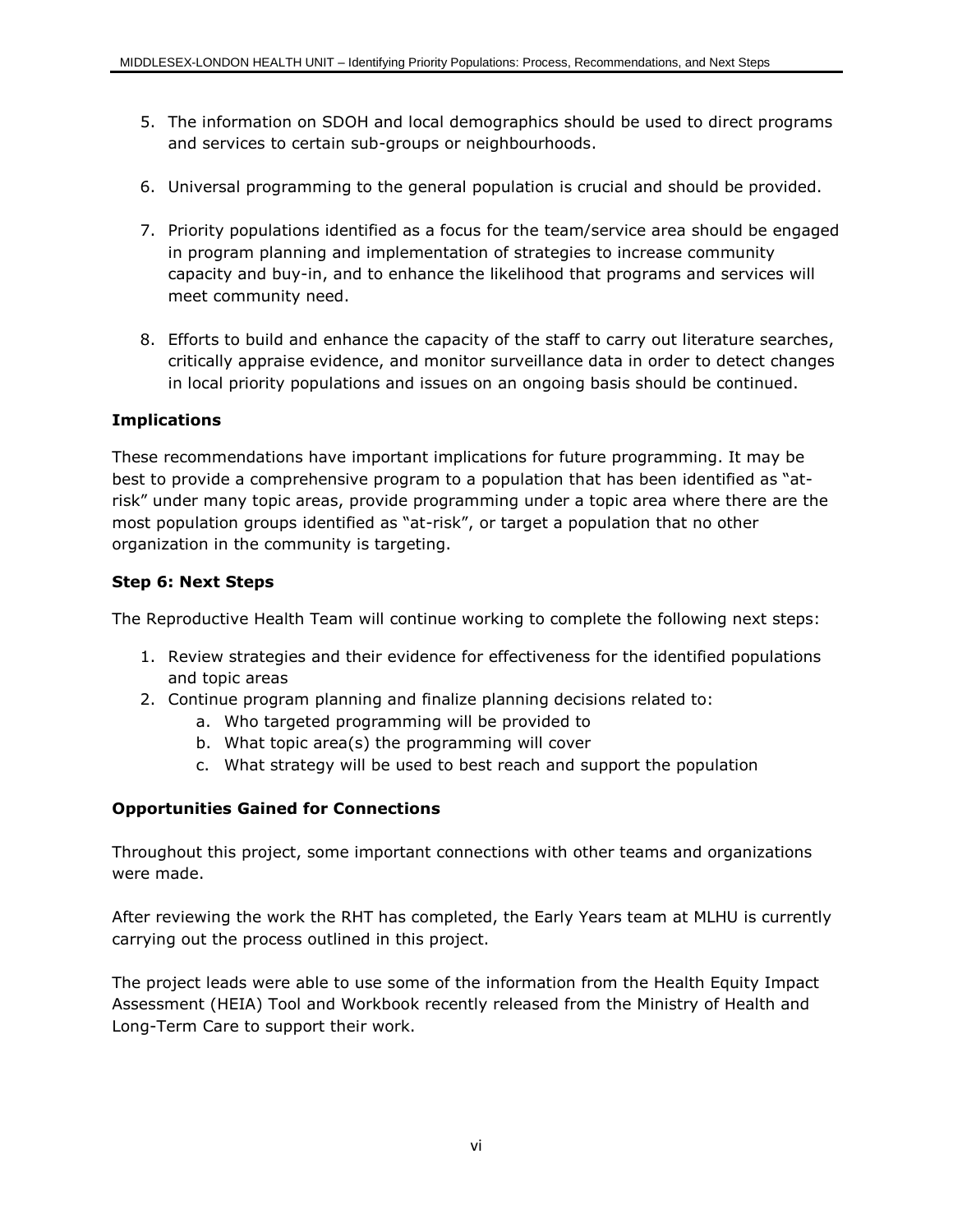Project co-leads also made a connection with the City and County Data Analysis Coordinators from the Ontario Early Years Centres. This partnership may facilitate collaborations in projects and knowledge exchange in the future.

# **Project Limitations**

The Middlesex-London Health Unit had never formally defined or identified priority populations. A more prescriptive process was needed to determine local priority populations.

One of the co-leads was a Master of Public Health student completing a 4-month practicum placement at MLHU, which posed a natural deadline. Given the inherent deadline, it was a struggle to determine how much information was "enough". Although sincere effort was made to include as much and the most relevant information possible, it is important to acknowledge that some sources of information may not have been included.

Broadly, public health research is limited. Not a lot of evidence of effectiveness of strategies exists for certain population groups. More research and syntheses of both qualitative and quantitative evidence is needed in order to truly advance work towards evidence-informed practice.

# **Lessons Learned**

A Program Evaluator provided expertise in needs assessment, program planning and evaluation, and situational analysis, and this support was invaluable.

It was important to engage other team members early in the process. Establishing colleague support from the beginning ensured support throughout the entire process and allowed team members to develop or enhance the skills and knowledge required to identify priority populations and use that information for programming.

This process required dedicated time. It was helpful to have co-leads, as they could problem-solve together and share the workload.

A reference manager program was useful to document data sources and keep information well-organized.

# **Conclusion**

Identifying priority populations is a complex and essential process for planning and implementing public health programs. Through the completion of the process, the Reproductive Health Team at MLHU was able to identify those at-risk of poor reproductive health outcomes. The knowledge of who these populations are and how they can be best supported will help guide future program planning and implementation and will facilitate the use of targeted interventions, in an effort to reduce poor reproductive health outcomes.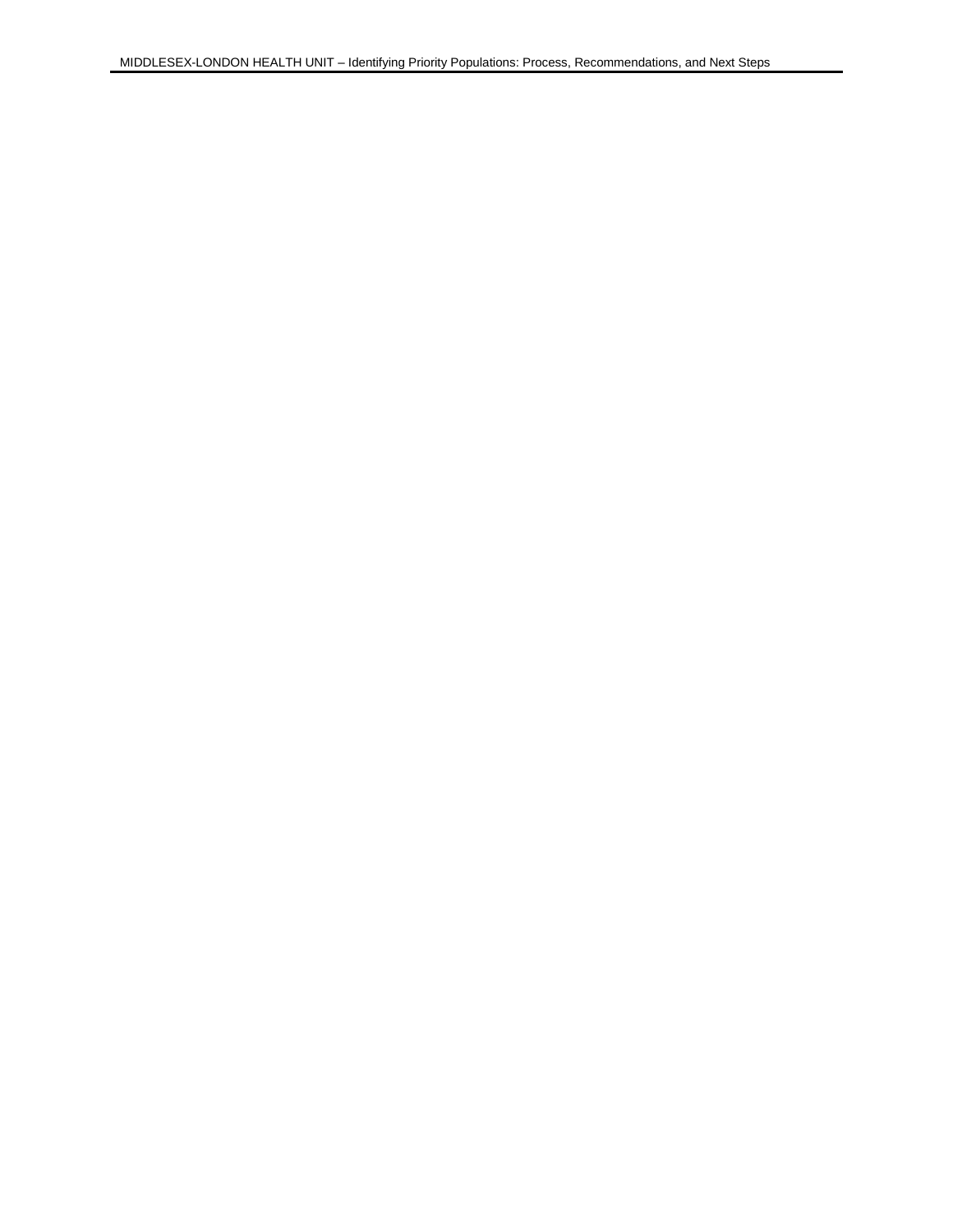# **Introduction**

# **What is this document?**

This document outlines the process and steps used to determine priority populations, specifically for "Reproductive Health" (RH) in Middlesex-London. Although this process was used for RH, it can be applied to any program or service area.

# **Purpose of Process to Define Priority Populations**

Family Health Services at the Middlesex-London Health Unit (MLHU) underwent realignment in 2012 as a result of revised Ministry mandates and funding criteria for the Healthy Babies Healthy Children program, and gaps and/or needs for enhancement of other programs and services. This restructuring included the formation of a new team within Family Health Services known as the "Reproductive Health Team" (RHT). The focus of this new team is on "Preconception Health" (PH) and "Reproductive Health". The goal of this team is to enable individuals and families to achieve optimal preconception health, experience a healthy pregnancy, have the healthiest newborns possible, and be prepared for parenthood (Ministry of Health and Long-Term Care, 2008). The team's initial focus has been to examine current evidence to develop a more comprehensive reproductive health strategy for the Middlesex-London community.

Requirement #3 of the Foundational Standards in the Ontario Public Health Standards [OPHS] (2008) states, "The board of health shall use population health, determinants of health and health inequities information to assess the needs of the local population, including the identification of populations at risk, to determine those groups that would benefit from public health programs and services (i.e., priority populations)." In addition to population-based approaches and universal approaches to improve reproductive health outcomes, outreach to priority populations and targeted programs are important to address the specific needs of the most vulnerable populations (Ministry of Health and Long-Term Care, 2010).

It is known that population health outcomes are distributed disproportionately in subpopulations. In order to provide evidence-informed programs and services to these populations the team recognized the need to determine who exactly the priority populations are, and how their needs can be best met to improve RH outcomes in Middlesex-London. By completing this comprehensive process, strategic and evidence-informed decisions for planning of future programs and services can be made.

The Region of Waterloo Public Health had previously developed a process to determine priority populations (Region of Waterloo Public Health, 2009). Although this information was useful to guide our work, there was a need for a more prescriptive process to determine local priority populations.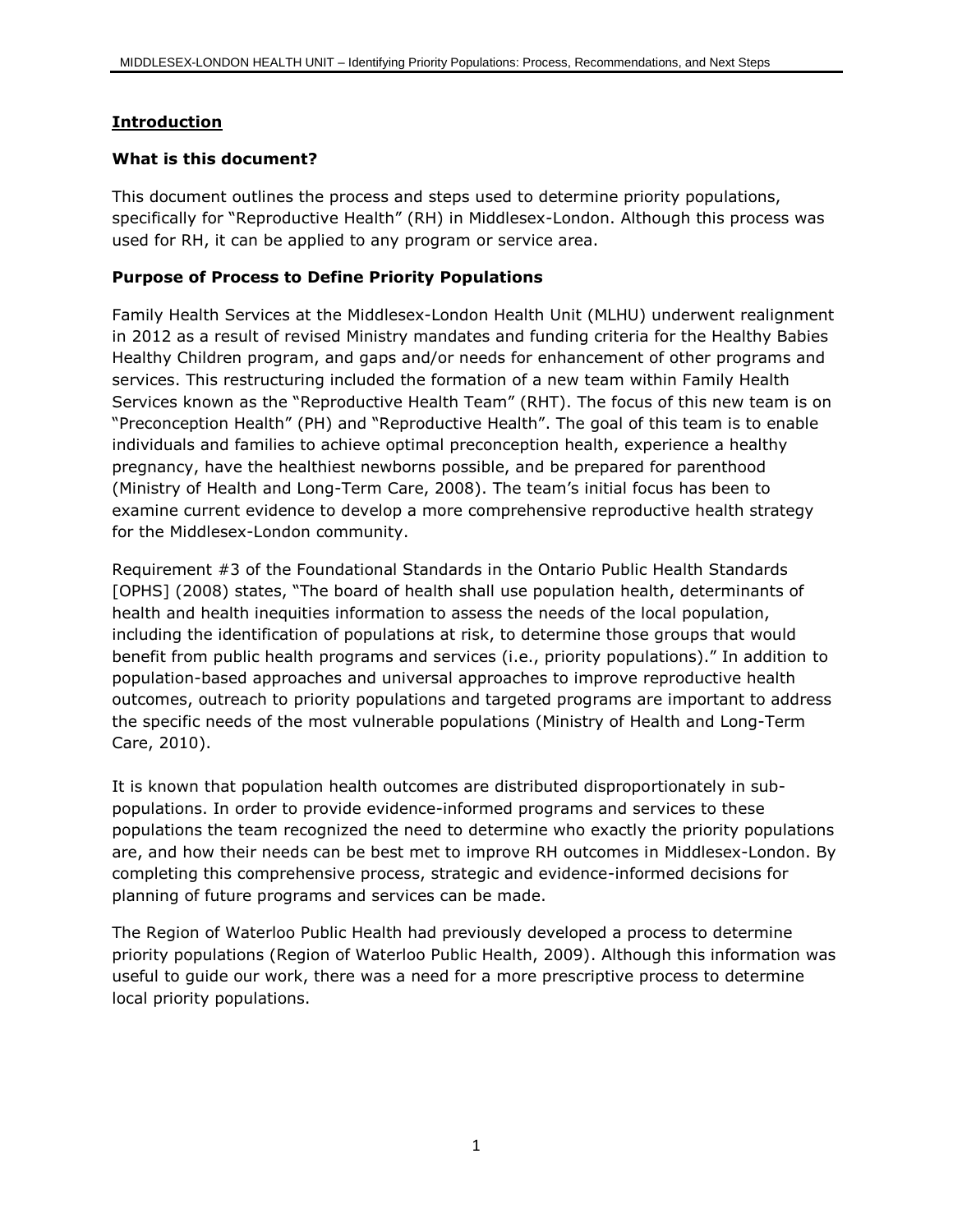## **Goals of Project**

#### Primary Goals

- 1. To *determine a definition* of 'Priority Populations' for the Reproductive Health Team, that could potentially be adopted or adapted for use across the service area or the agency
- 2. To *determine a process* for identifying priority populations in Middlesex-London in relation to reproductive health, that could also be used to identify priority populations in relation to other areas, such as early years health or youth health
- 3. To *determine priority populations* in Middlesex-London in relation to reproductive health
- 4. To *make recommendations* for planning and implementing evidence-informed strategies, programs, and services for populations who are at an increased risk of poor reproductive health outcomes, while still providing universal programs and services to the broader population

#### Secondary Goals

- 1. To *build the skills* of Reproductive Health team members in literature searching in order to review potential strategies and evidence of their effectiveness for identified topic areas and populations
- 2. To *develop relationships* within teams at MLHU and between staff of different teams at MLHU to increase knowledge in identifying priority populations and readiness to share in the process
- 3. To *explore and identify current and potential partnerships and collaborations* within the organization and community in an effort to better serve the identified populations
- 4. To *address and assess the capacity and readiness* for programming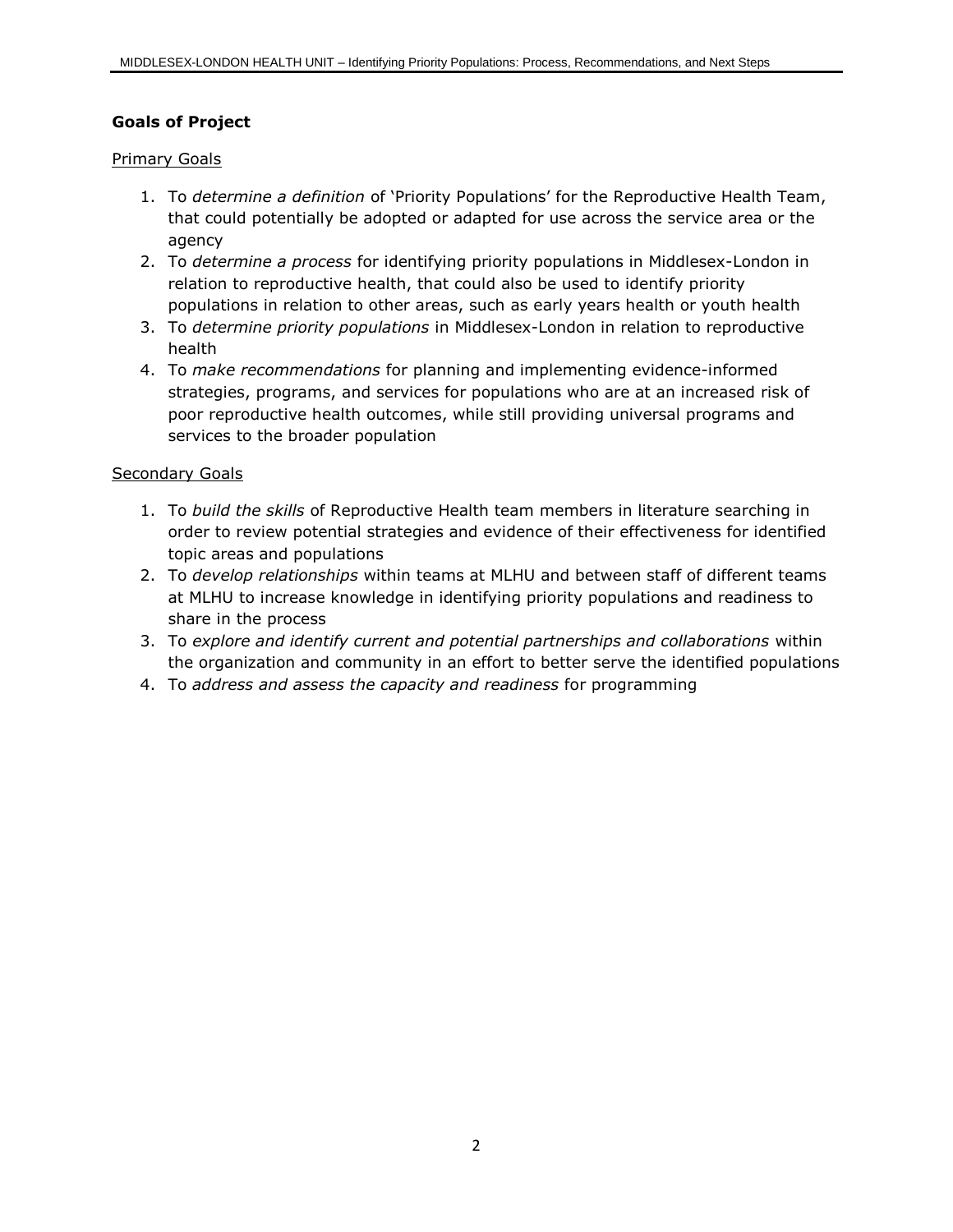## **Planning Process**

In order to achieve the ultimate goal of determining priority populations and making recommendations for programming, the following steps were completed:

# **1. Reviewed priority population work done by other Health Units**

Work completed by other health units, including Sudbury & District Health Unit (SDHU) and Region of Waterloo Public Health (Region of Waterloo Public Health, 2009; Sudbury & District Health Unit, 2009) was reviewed. See **Appendix A** for the documents reviewed from the Region of Waterloo Public Health and SDHU.

# **2. Determined a definition of 'Priority Populations'**

This step involved consulting with all members of the Reproductive Health Team at a team planning meeting to ensure that everyone provided input into the definition. It also served as a check-in to inform the team of the process. To determine a definition of priority populations:

- a) 1. The team divided into smaller groups and brainstormed a preliminary definition for "priority populations"
- b) 2. The group reconvened and discussed results of brainstorming
- c) 3. Definitions of priority populations from the OPHS and Sudbury & District Health Unit were presented. The pros and cons of each definition were discussed. See **Appendix B** for the definitions.
- d) 4. From this discussion it became clear that the team wanted to use an adapted OPHS definition as their framework because the OPHS definition was broad, flexible, and could be adapted based on different programs or service areas and geographic regions. The final definition is:

*"Priority Populations in London and Middlesex County include those at-risk of poor reproductive health outcomes (based on evidence) for which preconception and prenatal public health interventions may be reasonably considered to have a positive impact"*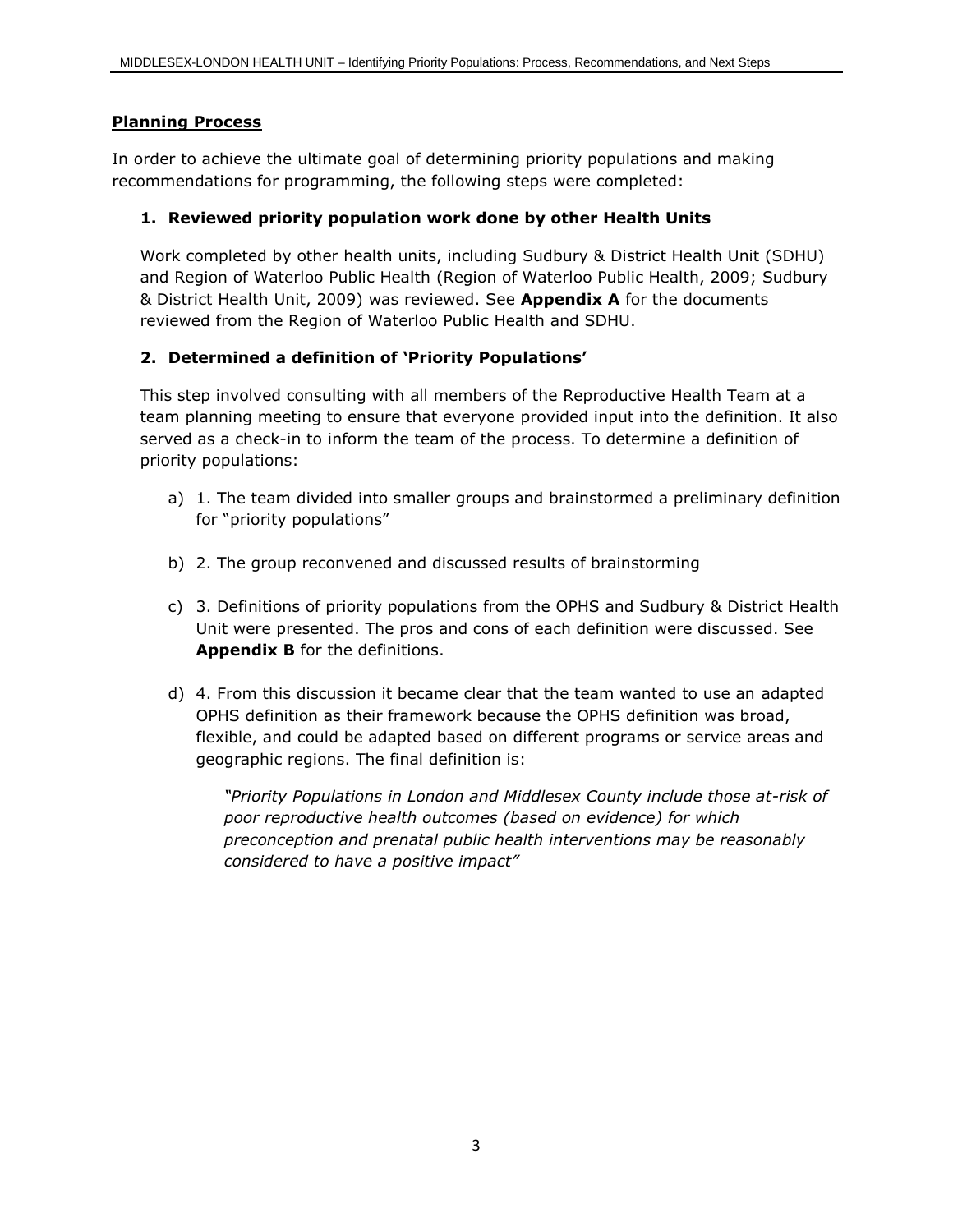# **3. Situational Assessment**

The next step in the process of identifying priority populations was to complete a situational assessment. A situational assessment occurs during planning and is the process of gathering and collecting relevant information to ensure that programs are evidence-based and meet the needs of the intended audience. It includes a needs assessment and also considers the broader political, legal, and organizational context (The Health Communication Unit, 2010). The steps to complete a situational assessment are:

**Step 1:** Identify key questions to be answered as a part of the situational assessment

**Step 2:** Develop a data gathering plan

**Step 3:** Gather the data

**Step 4a:** Organize, synthesize, and summarize the data to identify priority populations

**Step 4b:** Needs assessment

**Step 4c:** Assessment of the local context

**Step 4d:** Review of potential strategies and evidence for their effectiveness for the identified priority populations

**Step 5: Communicate the information** 

**Step 6:** Consider how to proceed with planning

# **Step 1: Identify key questions to be answered as a part of the situational assessment**

Relevant local, regional, provincial, and national information and literature was gathered that included information about:

- Current surveillance data about health indicators, health status of the population, and incidence of disease
- The relationship between socio-demographic factors and health outcomes, (e.g., teen pregnancy and small for gestational age babies)
- The prevalence of poor health behaviours (e.g., smoking)
- The incidence of poor reproductive health outcomes
- The relationship between poor health behaviours and poor health outcomes
- Information about how the social determinants of health and health inequities impact poor reproductive health outcomes
- The current political, legal, and organizational environment pertaining to the issue being addressed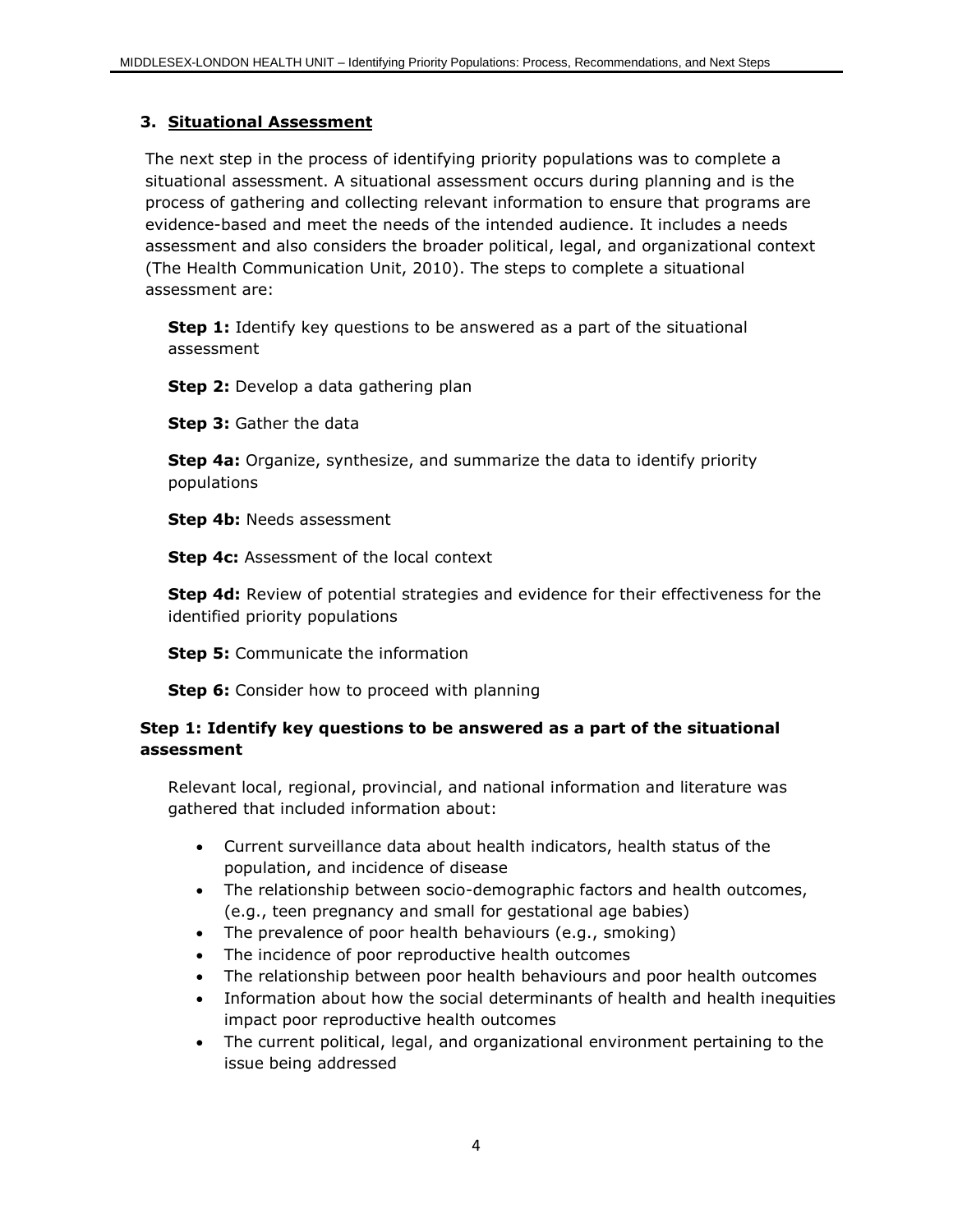# **Step 2: Develop a data gathering plan**

Information came from a variety of reliable sources. Useful sources of information were:

- Statistics Canada Reports and Surveys (e.g., Canadian Community Health Survey, Health Status Reports)
- Ministry of Health Promotion Guidance Documents (e.g., Reproductive Health Guidance Document)
- Local, regional, provincial, or national surveillance data
- Published literature, such as systematic reviews and meta-analyses
- Grey literature, such as documents published by local, regional, provincial, or national organizations

It was also important to determine if there were any gaps in the information collected. There may be a need to do some additional data gathering, such as administering surveys or conducting focus groups, to obtain this information.

See **Appendix C** for complete list of documents reviewed in this project.

Prior to beginning the process of determining priority populations, the RHT had identified key topic areas within reproductive health (including both PH and "Healthy Pregnancies" (HP). To inform the process of identifying key topic areas, the team had reviewed the Reproductive Health Guidance Document (2010) and had considered the following, based on the Model for Evidence-Informed Decision-Making in Public Health from the National Collaborating Centre for Methods and Tools: 1) community health issues and local context; 2) community and political preferences and actions; 3) research; and 4) public health resources (National Collaborating Centre for Methods and Tools, 2012).

The topic areas identified for Preconception Health were:

- Healthy eating and active living
- Alcohol
- Smoking
- Preparation for parenthood
- General preconception health awareness, including maternal age
- Decision to breastfeed

The topic areas identified for Healthy Pregnancies were:

- Healthy eating and active living
- Alcohol
- Mental health/stress in pregnancy
- Smoking
- Preparation for parenthood, including maternal age
- Decision to breastfeed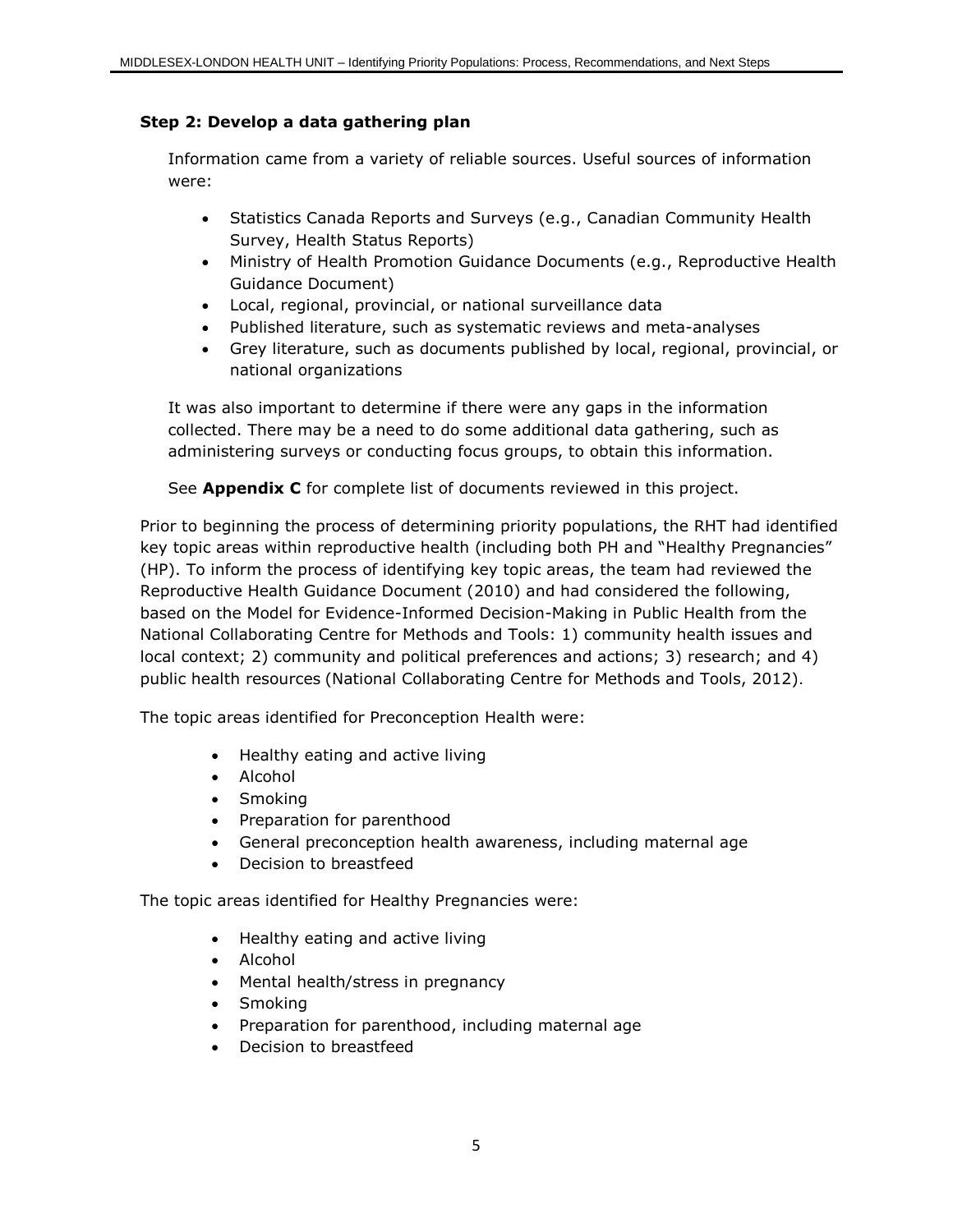It is important to note that the key topic areas identified by the team are in-line with the evidence and rationale for program areas presented in the Guidance Document. Also of note is the significant amount of overlap between HP and PH key topic areas, and the recognition that programs and services must be cohesive, complementary and coordinated.

Understandably, these topic areas will differ depending on the program or service area for which priority populations are being identified. It is helpful to have these topic areas identified when collecting and synthesizing the literature. Identification of key outcomes, such as reducing the smoking rate during pregnancy, that programming will address could be identified instead of topic areas. It would be helpful to review the program or service area's guidance document prior to initiating this process.

# **Step 3: Collect relevant documents and literature**

Approximately 30 relevant documents were identified through team input, the Guidance Document, previous MLHU reports, conducting a literature search, and following up on relevant references from articles and reports read. When collecting journal articles, look for review articles first to save the need to critically appraise individual journal articles. Information gathered in this step should answer questions that:

- 1. Assess the needs of the population
- 2. Examine the local context in which programs and services operate
- 3. Determine the most evidence-based strategies for reaching the intended population to effectively meet their needs

# **Step 4a: Synthesize the literature**

Once all of the documents were gathered, the challenge was to determine how to succinctly organize the information in a useful manner. A chart was developed that enabled the project leads to capture the key points from each individual document. Both project leads synthesized literature in the same way and used a standardized process to complete the chart. In completing this chart, the four principles from the Ontario Public Health Standards (Need, Impact, Capacity, and Partnerships and Collaboration) were considered. These principles underpin the Foundational and Program Standards and are meant to be used by boards of health to guide the assessment, planning, delivery, management, and evaluation of public health programs and services (Ministry of Health and Long-Term Care, 2008).

As previously mentioned, one of the primary goals was to determine priority populations for "Reproductive Health" in Middlesex-London. When reviewing the literature it became clear that certain populations were at-risk of poor reproductive health outcomes more than others. It was important to capture this information in the chart as well, and a column titled "Identified Groups" was included on the same chart.

After sorting through all the information and documents, project leads met together and critically reviewed the chart. The purpose of this review process was to ensure that all information was under the appropriate column. This process was repeated a number of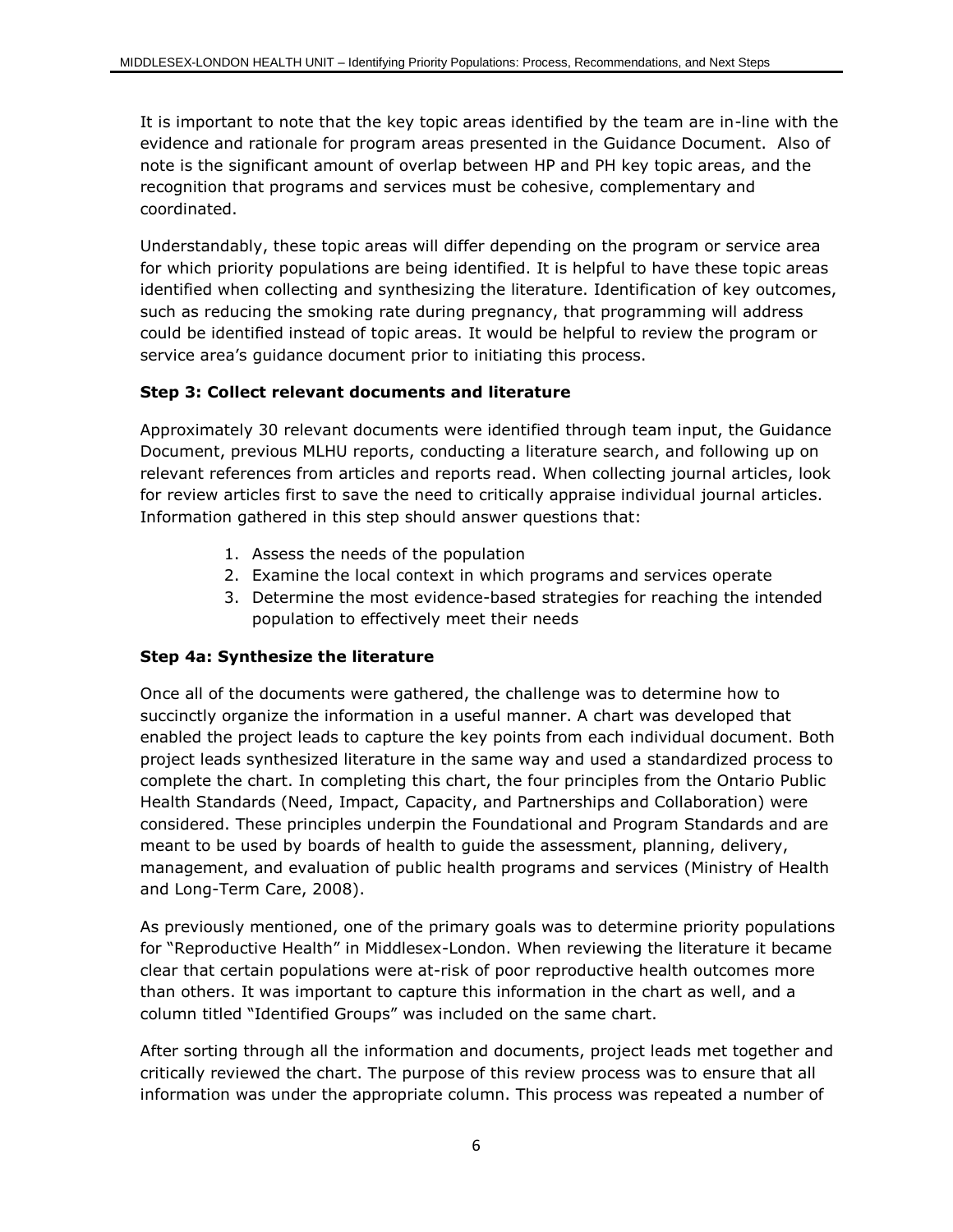times to eliminate any unnecessary or duplicated information, and was completed together to reduce the influence of individual project lead bias.

It was essential to keep track of data sources as material was synthesized, as it will be important to consider the strength of the information when decisions are made about programming. Each document was numbered and referred to in the body of the chart after a point was pulled from the corresponding document.

The chart was used to document both Step 4b: Needs Assessment and Step 4c: Assessment of the Local Context.

See **Appendix D** to review the chart that was developed to synthesize and organize the information based on needs, impact, capacity, and partnerships & collaborations. Note that a chart was developed for both "Preconception Health" and "Healthy Pregnancies". The chart in the appendix is the example for the topic of alcohol as it relates to preconception health.

# **Step 4b: Needs Assessment**

Need is established by assessing and examining surveillance data concerning the demographics of the population, distribution of the determinants of health, health status, incidence of disease, and barriers to health (Ministry of Health and Long-Term Care, 2008).

The project leads conducted a needs assessment by reviewing the documents gathered and examining local surveillance data.

Impact involves determining the magnitude of change that can occur if any certain issue is addressed. It is important to consider modifiable factors or behaviours that contribute to poor health outcomes (Ministry of Health and Long-Term Care, 2008).

# **Step 4c: Assessment of the Local Context**

While assessing the local context, existing organizational capacity, current and potential partnerships and collaboration, and readiness were three elements considered in the process.

Capacity refers to the resources available and required to achieve optimal outcomes. It is important to consider not only financial resources, but also issues such as strengths and weaknesses of the organization, space, time, organizational structure and skill-sets of those delivering programs (Ministry of Health and Long-Term Care, 2008).

Partnerships and Collaboration refer to any current or potential links with organizations in the health sector and community. Partnerships and collaboration can increase the capacity for organizations to deliver programming (Ministry of Health and Long-Term Care, 2008). An additional consideration would be to find out what other organizations are doing in the local community. Conducting an environmental scan is an essential part of the process to find out what other organizations are doing. The RHT is currently conducting an environmental scan of Reproductive Health programming for the Health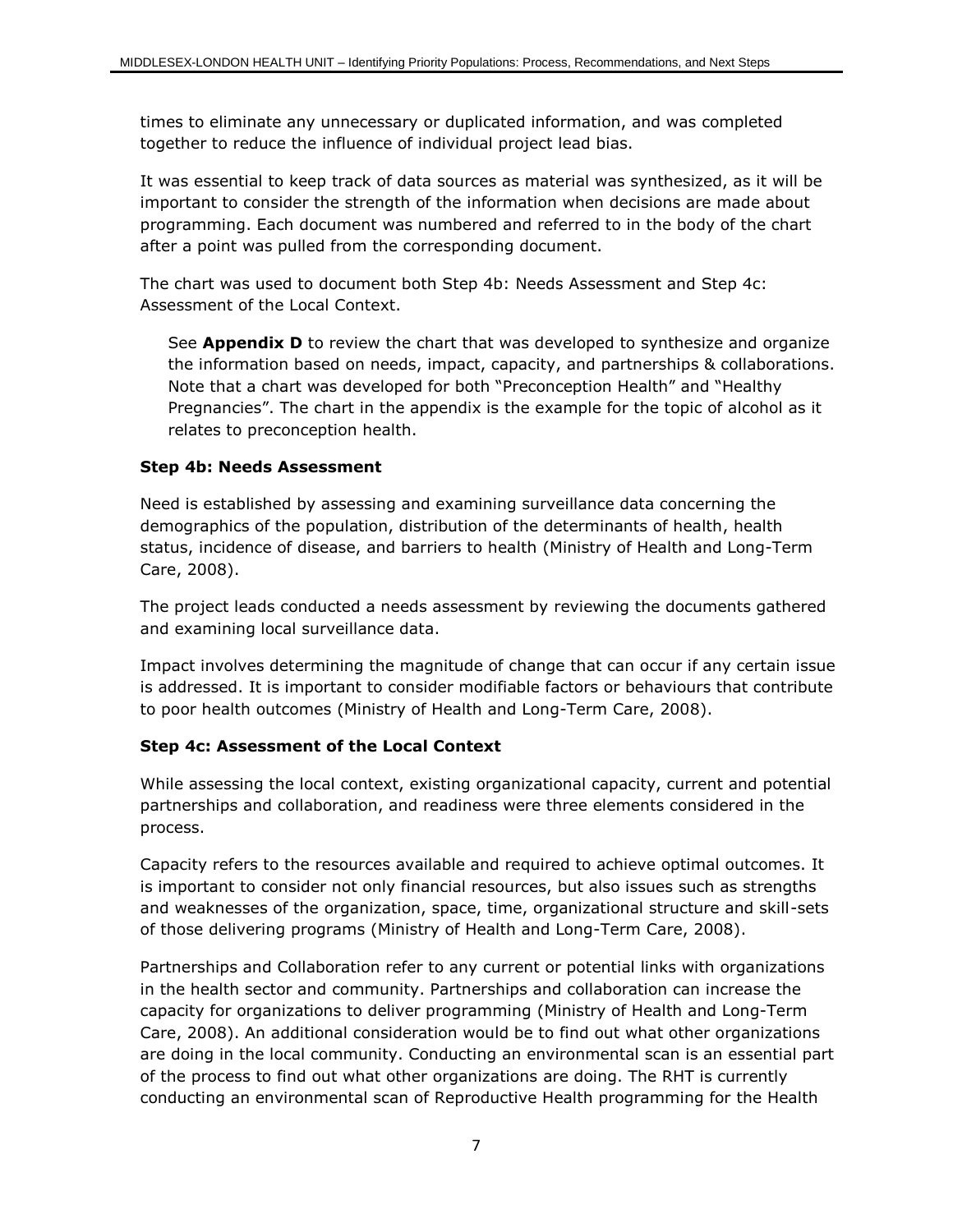Units in MLHU's "peer group". Local programming will also be considered by the RHT. This will avoid any duplication of programs, help determine if certain populations are already being serviced, further identify gaps in programs and services not identified in the needs section, and identify any opportunities to work with organizations to deliver programming.

Readiness was also considered for each topic area and addressed position statements, mandates, policy, and provincial initiatives in that topic area. Readiness considers both the Middlesex-London Health Unit's preparedness and the broader context's preparedness to address and provide programming related to a topic area.

Another important aspect of assessing the local context was to consider demographics and information related to the social determinants of health (SDOH). Originally, the RHT had identified SDOH as a separate key topic area. However, after further consideration and document reviews, it was realized that the SDOH do not stand-alone but rather filter through, impact and inform work in all topic areas. Therefore, any information related to SDOH was included under the applicable topic area, unless it was not topic-specific. If it was not topic-specific, such as information regarding the neighbourhoods that receive Ontario Works, then it was compiled in a separate document. This document housed any information related to SDOH as well as local demographic information. It was felt that capturing this information was important to ensure it was available for use when planning and implementing future programming.

See **Appendix E** for more information about the type of material collected on the SDOH and demographic document.

# **Step 4d: Review of Potential Strategies and Evidence for their Effectiveness**

The purpose of this step was to identify strategies, initiatives, programs, or services that effectively met the needs of the populations identified.

Depending on the number of priority populations identified and the topic areas for programming, this step can be quite labour-intensive. It was recognized that this was an important point in the process to enhance team buy-in and support.

To ensure that the team had the appropriate skills to effectively complete a literature search, the Public Health Librarian provided a team in-service. The workshop-type presentation sought to familiarize the team with the Virtual Library Resource, a collection of online research databases and full text journals accessible to all staff in Ontario's Public Health Units, and to assist the team in searching for high-quality research evidence to inform public health decision-making and practice.

The Virtual Library Resource contains research databases, full text articles, live literature searches on topics covered by the OPHS, Gateway to Knowledge Ontario databases, and Ontario Public Health Libraries Association (OPHLA) resources.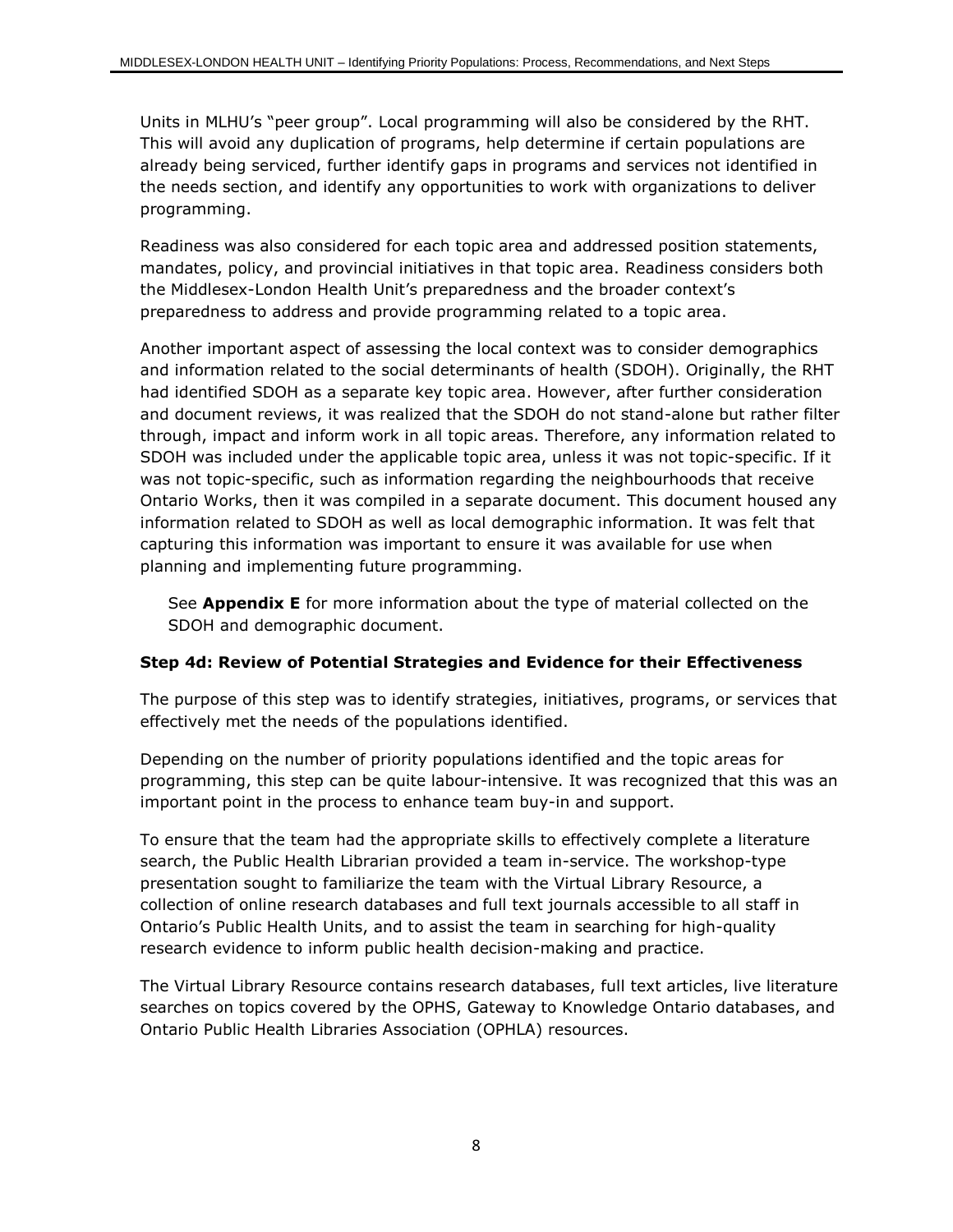#### **Conducting a literature search**

To conduct a literature search, the RHT completed the following steps (Tyml, 2012):

- A. Defined the question
- B. Developed the search strategy
- C. Identified the sources
- D. Tested the search
- E. Modified the search strategy if necessary
- F. Ran the search
- G. Managed the results

See **Appendix F** for a detailed description of each step for conducting a literature search.

The RHT is in the process of conducting the literature search. Once the search is completed, results needed to be synthesized. In order to consolidate and organize the information about strategies a separate chart for each topic area previously identified for "Preconception Health" and "Healthy Pregnancies" was designed. Each chart includes a column that lists all of the identified priority populations for that topic area. A column was then added for each different type of strategy, including 1) Education/Awareness; 2) Advocacy/Policy; 3) Skill-Building; 4) Social Media; 5) Supportive Physical and Social Environments; and 6) Other. As the results of the literature search are reviewed, relevant information is being placed in the appropriate column and row depending on the population it applies to and the type of strategy it is.

As the literature on strategies is reviewed, a separate chart is used to keep track of recommendations for specific strategies. A coding system was created to rank strategies as follows: 1) Promising/effective strategy, but not feasible to undertake at this time; 2) Promising/effective strategy, but area is already being well-covered by someone in the community; 3) Promising/effective strategy, and is easily incorporated into our practice; 4) Promising/effective strategy, with potential to incorporate with some changes to our current practice; 5) May be a promising/effective strategy, but further investigation is needed; 6) Not a promising/effective strategy; 7) Other. The strategy recommendations process is currently underway as the team reviews the literature on strategies.

Both the chart used to organize information regarding strategies and the chart used to record recommendations are within the same document. This allows the information to be streamlined and centralized. References are listed at the bottom of this document as well.

Once strategy recommendations are made it will be crucial to consider any real unintended positive or negative impacts of the strategies that are recommended. A chart was created to document unintended impacts and is ready to be used once the literature on strategies is reviewed and recommendations are made.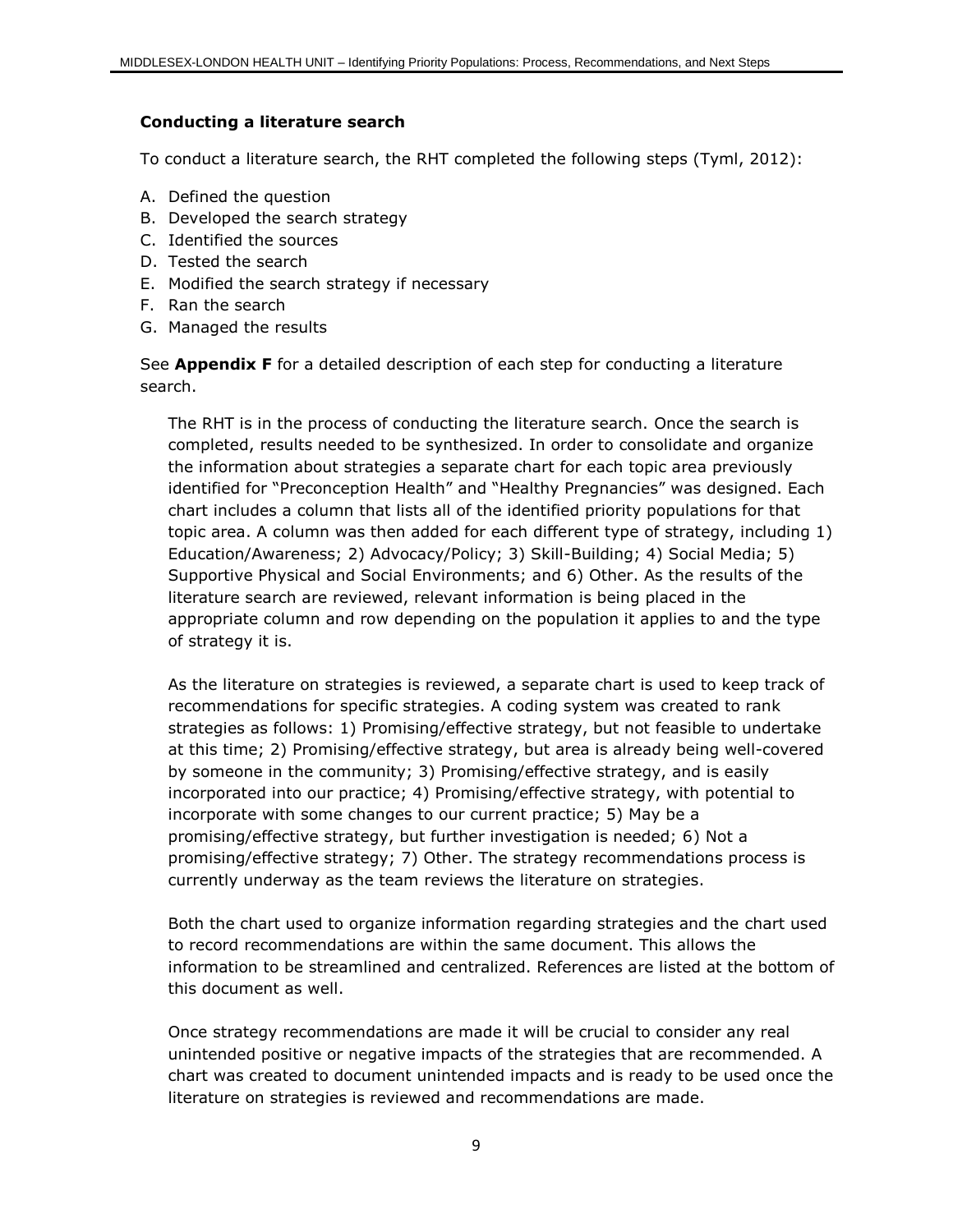**Appendix G** illustrates an example of the chart used to synthesize and organize the information related to strategies and the chart used to keep track of recommendations. The chart in the appendix is the example for the topic of smoking as it relates to preconception health. **Appendix G** also contains an example of the chart used to record any unintended impacts resulting from the recommended strategies.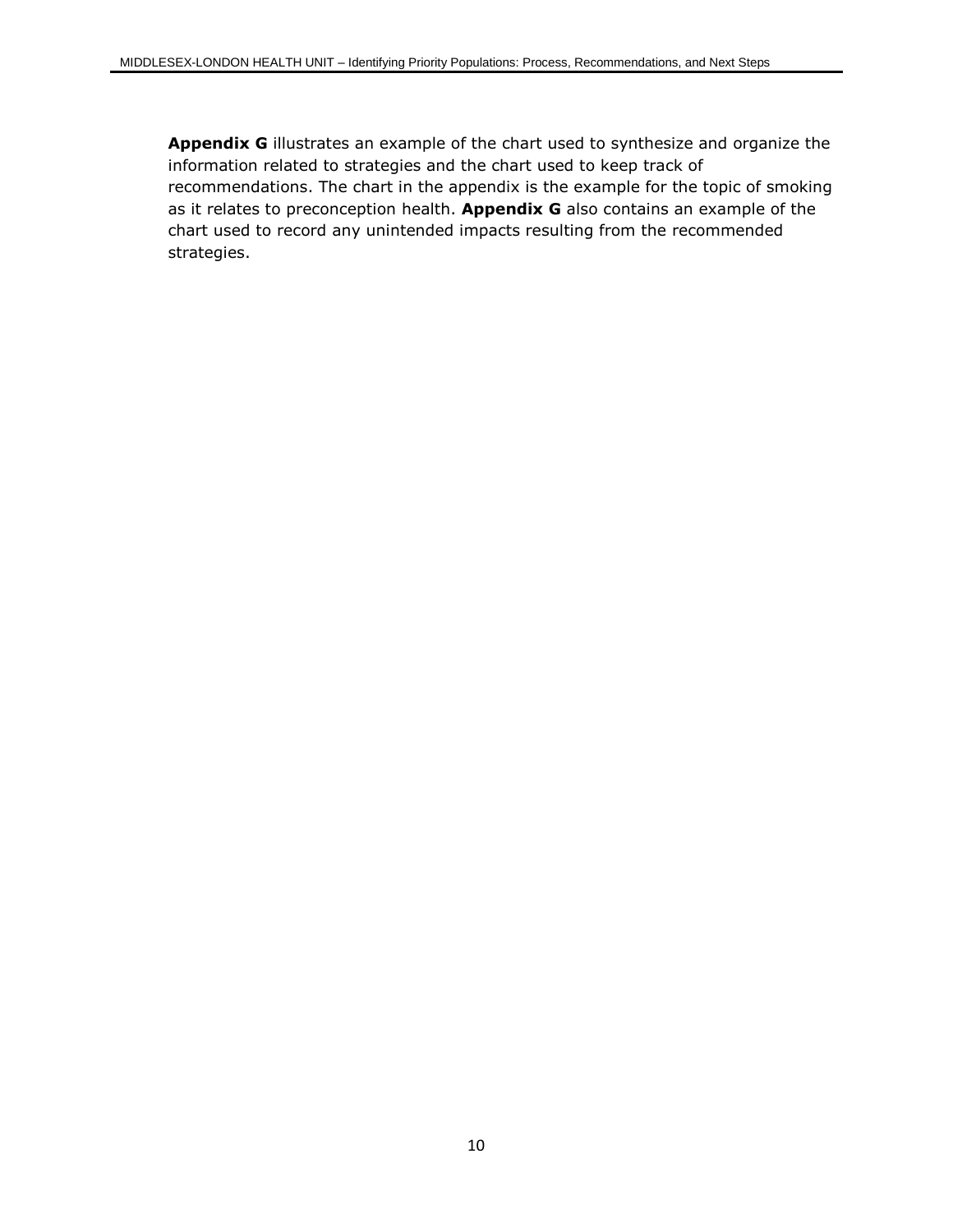#### **Outcomes, Recommendations, and Implications**

Step 5 of the Situational Assessment involves discussing outcomes and making recommendations. Implications of the outcomes and recommendations should also be reflected upon.

#### **Outcomes**

Because the information had been put into a chart, it was simple to review the results. The information was available for presentation in two ways. The first way looked at each topic area and identified priority populations relevant to those topic areas. The second method looked at each priority population and identified which topic areas needed to be addressed for the particular population groups. The results are presented both ways in **Appendix H**. They are presented separately for "Preconception Health" and "Healthy Pregnancies" to reflect the structure of the Reproductive Health Team.

#### **Recommendations**

The Population Health Assessment and Surveillance Protocol from the OPHS (2008) describes our responsibility for identifying priority populations, "The board of health shall identify priority populations to address the determinants of health, by considering those with health inequities or who are at increased risk for adverse health outcomes and/or those who may experience barriers in accessing public health or other health services." Through this process, the responsibility for identifying priority populations has been fulfilled. The following are recommendations that can be applied to future programs and services in an effort to provide public health interventions that may be considered to have a positive impact:

- 1. One (or more) of the priority populations identified through this process should be selected as a target population.
- 2. Programs and services should be considered particularly to those populations which are identified as a priority under more than one topic area.
- 3. A topic area that is relevant to a significant (or the greatest) number of identified priority populations could become the focus of programs and services.
- 4. The evidence-informed strategies that have been identified through this work should be carefully considered and integrated into future program planning.
- 5. The information on SDOH and local demographics should be used to direct programs and services to certain sub-groups or neighbourhoods.
- 6. Universal programming to the general population is crucial and should be provided.
- 7. Priority populations identified as a focus for the team/service area should be engaged in program planning and implementation of strategies to increase community capacity and buy-in, and to enhance the likelihood that programs and services will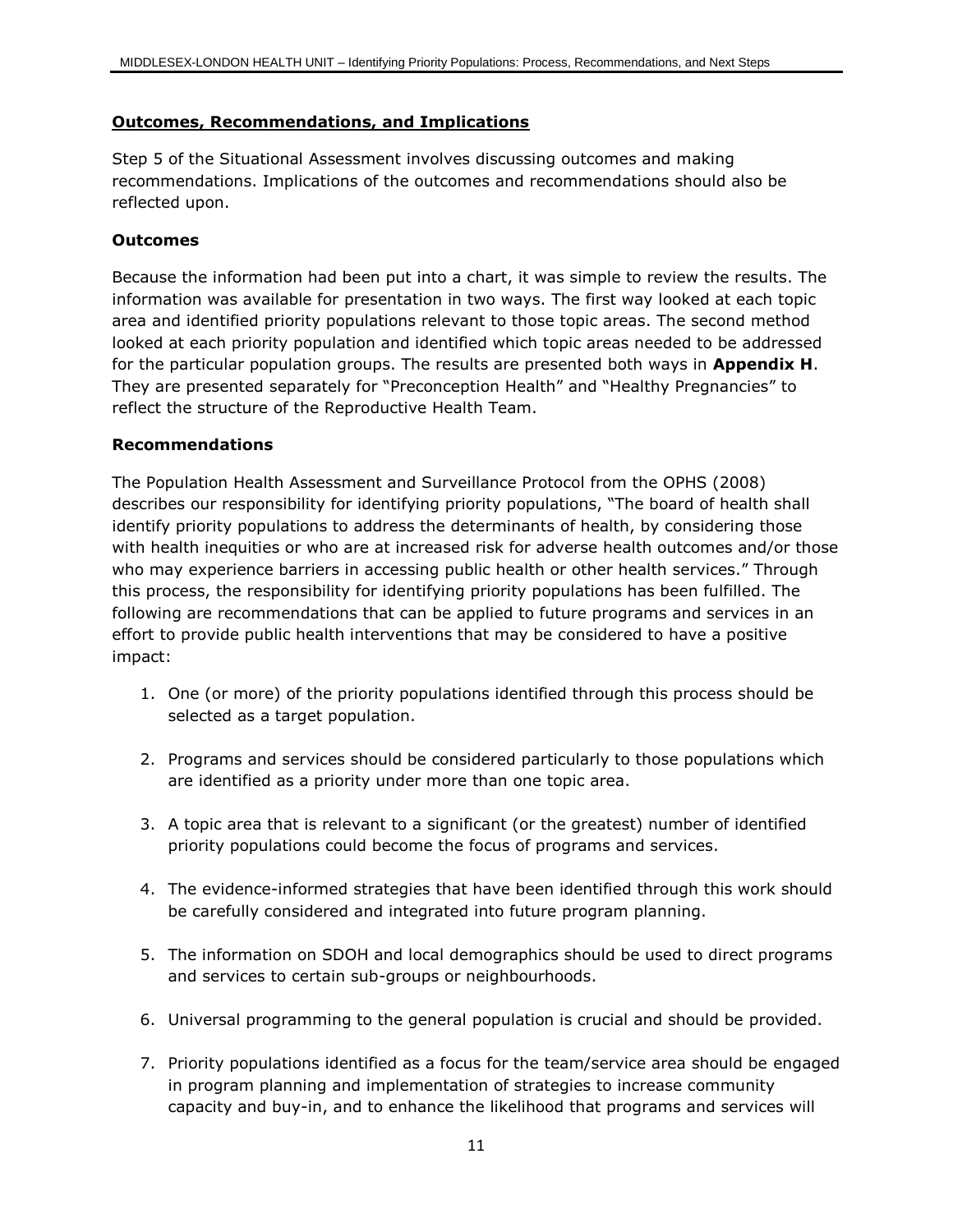meet community need.

8. Efforts to build and enhance the capacity of the staff to carry out literature searches, critically appraise evidence, and monitor surveillance data in order to detect changes in local priority populations and issues on an ongoing basis should be continued.

# **Implications**

These recommendations have important implications for future programs and services provided by the Reproductive Health Team, as they should serve as a guide for planning and implementation.

Priority populations were identified separately for "Preconception Health" and "Healthy Pregnancies". This allows staff to target health promotion strategies to meet the unique needs of the population groups. It must be kept in mind, however, that programs and services provided by the team must be cohesive, complementary and coordinated within the home team, program team, and service area.

As a result of this process, difficult decisions will have to be made about team programming. There have been many population groups identified as being "at-risk for poor reproductive health outcomes" through this process, but unfortunately, due to factors such as resources and time, it is unrealistic to think that the team will be able to address all of the priorities initially. That is not to say that no programming will be provided to them at all, but the challenge will be to determine which populations and topic areas programs will be targeted to for the upcoming year. To ease this decision, it may be best to provide a comprehensive program to a population that has been identified as "at-risk" under many topic areas, provide programming under a topic area where there are the most population groups identified as "at-risk", or target a population that no other organization in the community is targeting. The Reproductive Health Team should bear in mind all the populations identified when determining longer-term strategic direction even if they will not be receiving targeted programming in the immediate future.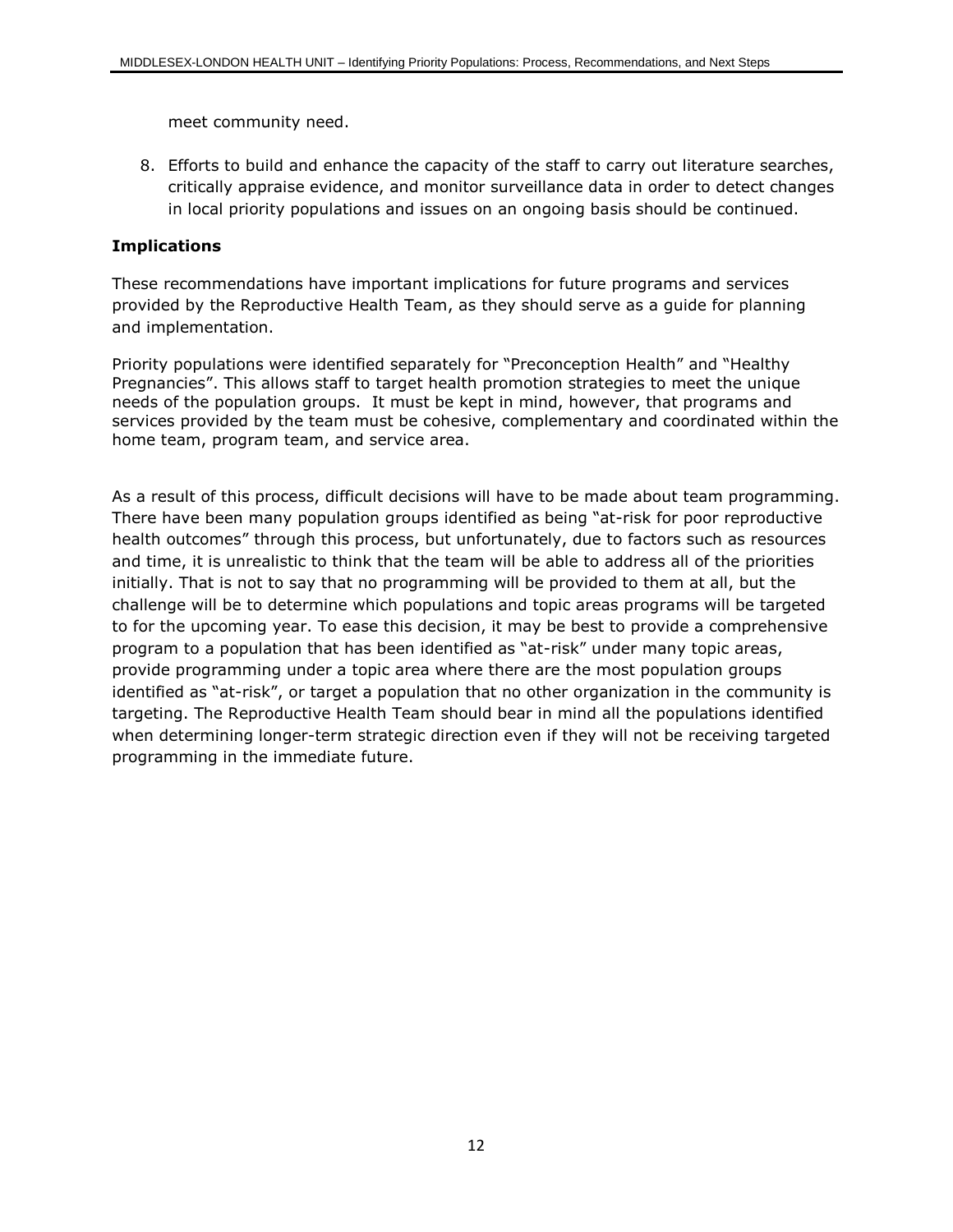# **Next Steps**

Step 6 in a Situational Assessment is "Consider how to proceed with planning". For poor reproductive health outcomes, "at-risk" populations have been identified, but further planning work is still required. The Reproductive Health Team will continue working to complete the following next steps:

- 1. Review strategies and their evidence for effectiveness for the identified populations and topic areas
- 2. Continue program planning and finalize planning decisions related to:
	- a. Who targeted programming will be provided to
	- b. What topic area(s) the programming will cover
	- c. What strategy will be used to best reach and support the population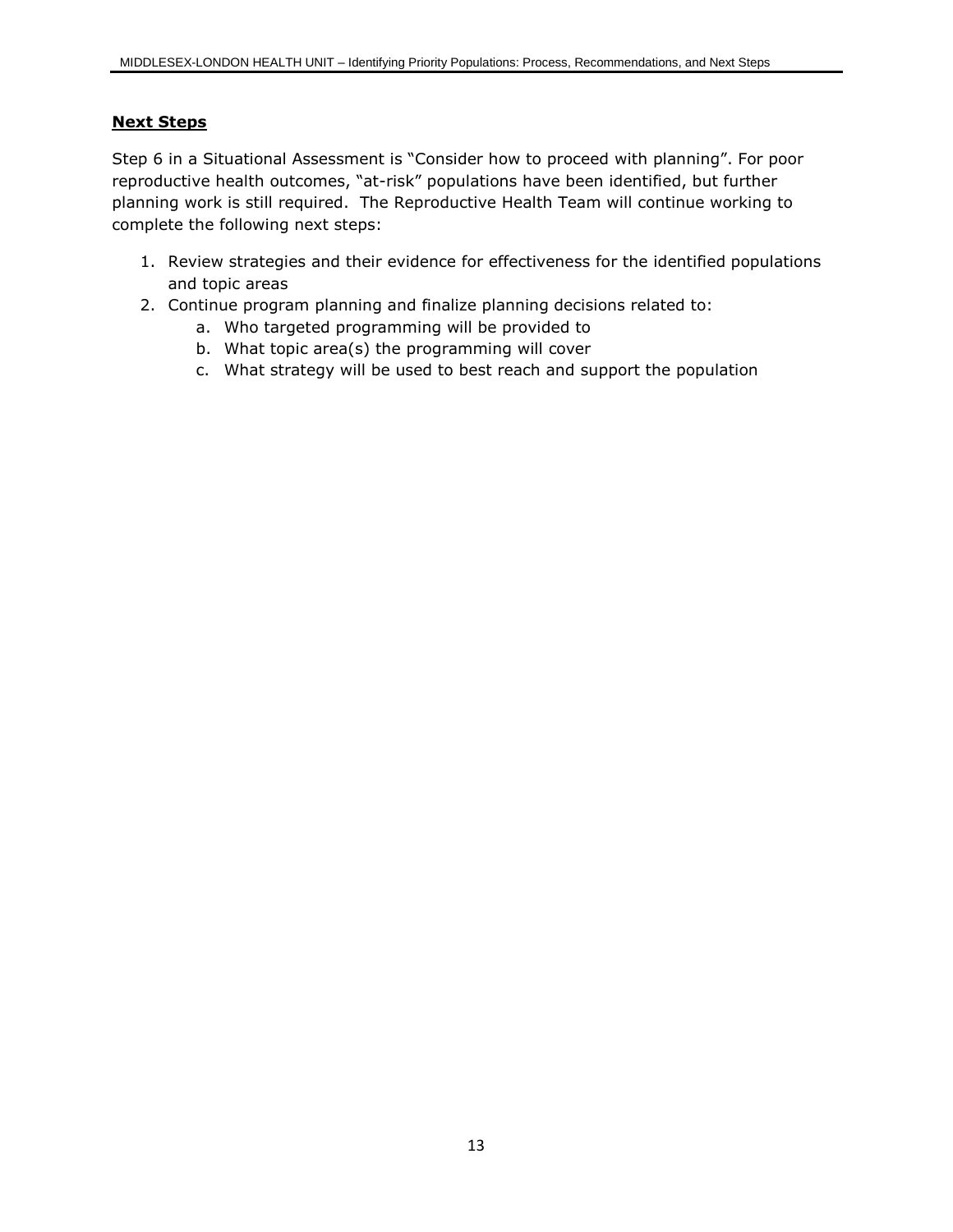#### **Opportunities Gained for Connections**

Throughout this project, some important connections with other teams and projects in the Health Unit as well as external organizations were made.

At the start of the project, the Early Years Team at MLHU expressed that they would use the RHT outcomes and apply it to their programs. However, it was quite apparent that populations and priority topic areas may differ for the Early Years Team. After reviewing the work the RHT had completed, and meeting with the Early Years Team, it was decided that the Early Years team would take on the process of identifying priority populations for their particular home team as well.

During the time of this project, the Ministry of Health and Long-Term Care released the Healthy Equity Impact Assessment (HEIA) Tool and Workbook to support improved health equity, including the reduction of avoidable health disparities between population groups. Its goal is to have equitable delivery of a program, service, policy, etc. and is dependent on good evidence (Ministry of Health and Long-Term Care, 2012). The RHT was able to use some of the information from the HEIA tool to support this project.

A partnership between MLHU and the City and County Data Analysis Coordinators (DACs) from the Ontario Early Year Centres (OEYCs) has been established as a result of this project. This became an important partnership because it was one of the first times that the City and County DACs had worked together and also enabled a connection to form between the DACs and the Family Health Services Epidemiologist and other staff at MLHU. A pathway of open communication between the organizations was established and it has facilitated opportunities to work together, ask for help, or exchange knowledge and information as needed.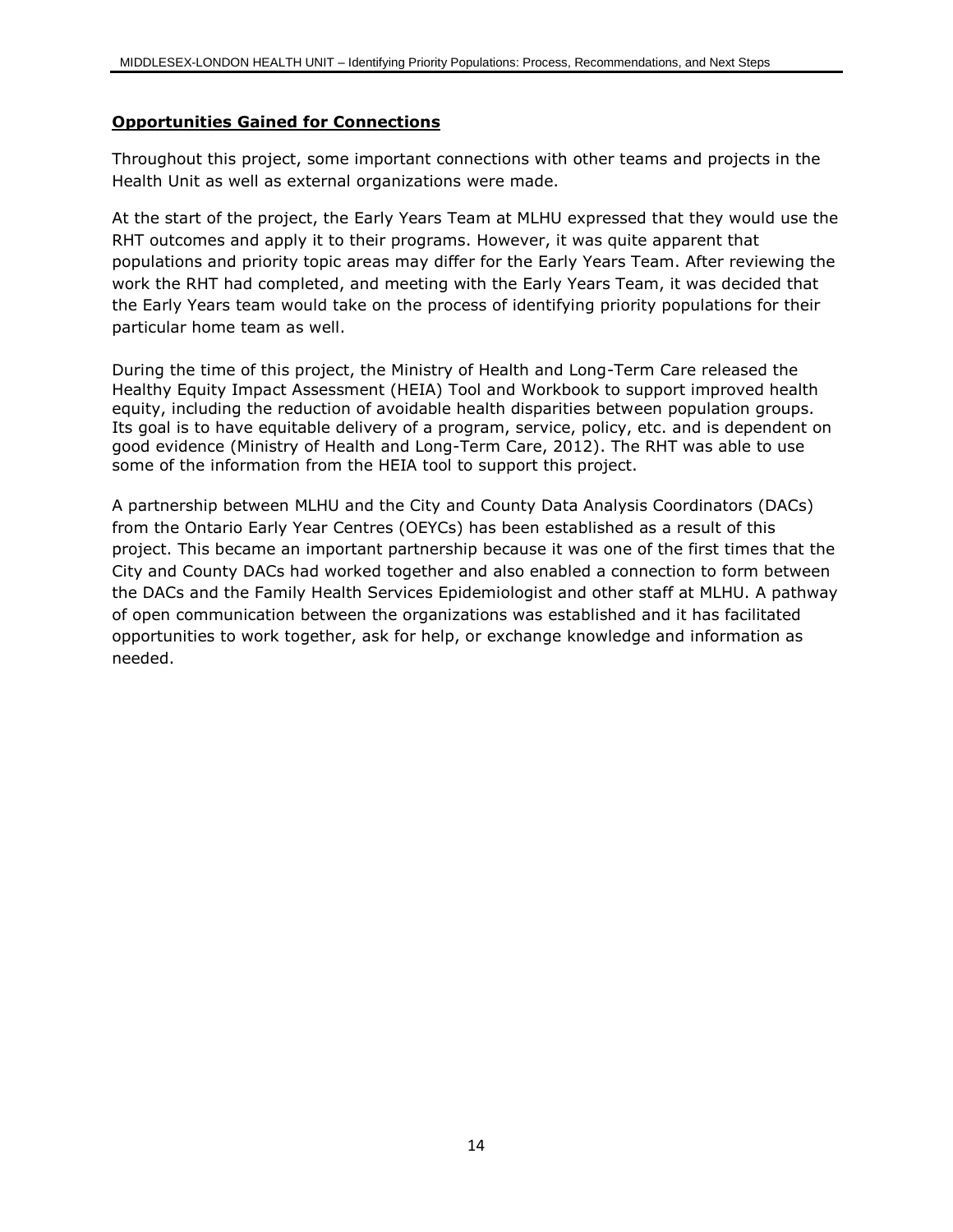# **Project Limitations**

The Middlesex-London Health Unit had never formally defined or identified priority populations; therefore there was not a solid framework to follow. The project was an excellent learning experience. A process for identifying priority populations has been developed through consultation, expansion and adaptation of the Region of Waterloo Public Health's process (Region of Waterloo Public Health, 2009) to meet the needs of MLHU.

It was also a struggle to determine how much information was "enough". There is a broad scope of literature, reports, and data available. It was challenging to decide when enough information was gathered to appropriately answer questions. Although a sincere attempt was made to include as much and the most relevant information as possible, it is important to acknowledge that some sources of information may have been missed.

Another limitation of this project was time. The Reproductive Health Team at the Middlesex-London Health Unit had a Master of Public Health student from Queen's University co-lead the project. The project was completed over the student's 4-month practicum placement which posed a natural deadline. One of the primary goals of the project was to make recommendations for planning and implementing evidence-based strategies, programs, and services for populations who are at an increased risk of poor reproductive health outcomes, while still providing universal programs and services to the broader population. Due to the deadline however, there was not enough time to complete the literature search on evidence-based strategies before the end of the 4-month time period, especially considering the need for team support in completing the search and the fact that the vacation rate of staff is high in the summer. However, the strategies portion will be completed in the few weeks following the end of the student's placement so this primary goal will be achieved and the strategies information could still be used.

Evidence of effectiveness of strategies may simply not exist for certain population groups. This might impact program planning because it could mean that some strategies that have not been proven effective are used. It could also mean that some strategies that may be effective are not used because we lack knowledge that they are, in fact, effective. Further research in the areas that lack evidence may be warranted to advance public health efforts broadly. Public Health needs more research and syntheses of both qualitative and quantitative evidence in order to truly work towards evidence-informed practice.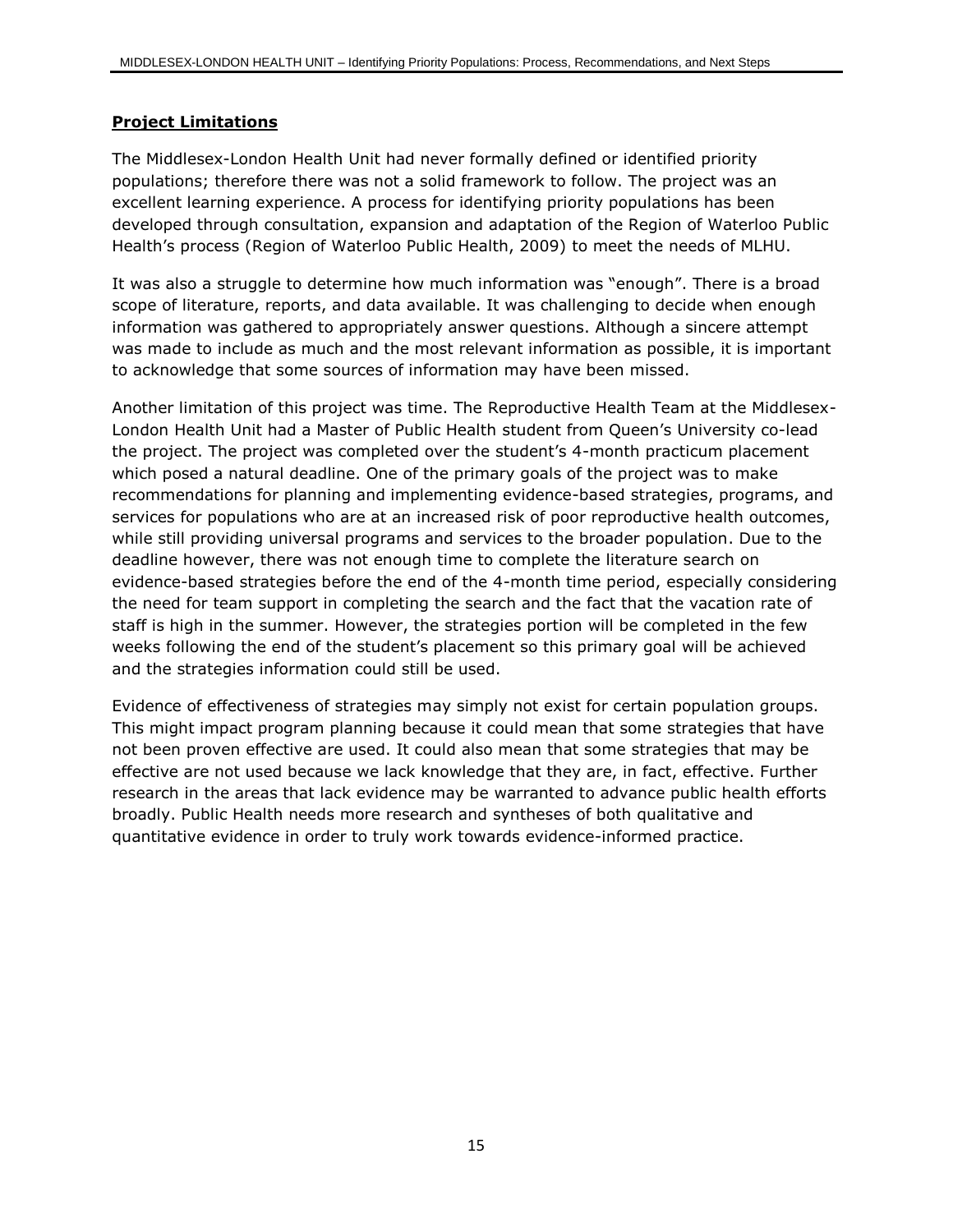## **Lessons Learned**

It was very helpful to meet with the Family Health Services Program Evaluator throughout the process. The Program Evaluator offered expertise in needs assessment, program planning and evaluation, and situational analysis, so the meetings served as a good check in and validation that the process being used was logical and thoughtful. Towards the end of the process, a meeting was held with the Evaluator who presented the Kingston, Frontenac, Lennox & Addington (KFLA) Public Health Program Planning Framework. The document outlines key stages in program planning and is useful for the creation of new programs, and for reviewing and modifying existing programs (KFL&A Public Health, 2011). In reality, the process completed above was very similar to the process outlined in part of the KFL&A framework. It was strong validation for the process completed by the RHT.

Initially, there was some anxiety from the RHT about conducting a literature search. However, after the presentation given by the Public Health Librarian, the team had the appropriate skills and confidence to conduct a literature search and critically appraise evidence and were motivated and excited to participate in the process.

As previously mentioned, time was a limitation to this project. This reinforced the need to allow the team to take time to go through this process. Additionally, due to the complex nature of the process, some temporary shifting of team work and priorities may be required in order to complete the process in an effective manner.

It was very valuable to have co-leads complete this project. The two co-leads were a Public Health Nurse and a Master of Public Health student. Pairing the two to complete the project brought together two unique perspectives. The experienced practice of the Public Health Nurse complemented the academic-focused practice of the student and allowed work to be shared and created synergies with ideas and knowledge for navigating this process to identify priority populations.

Using a reference manager program to keep track of data sources would have saved a lot of time formatting at the end of the project. It is another way to stay organized and refer back to information easily.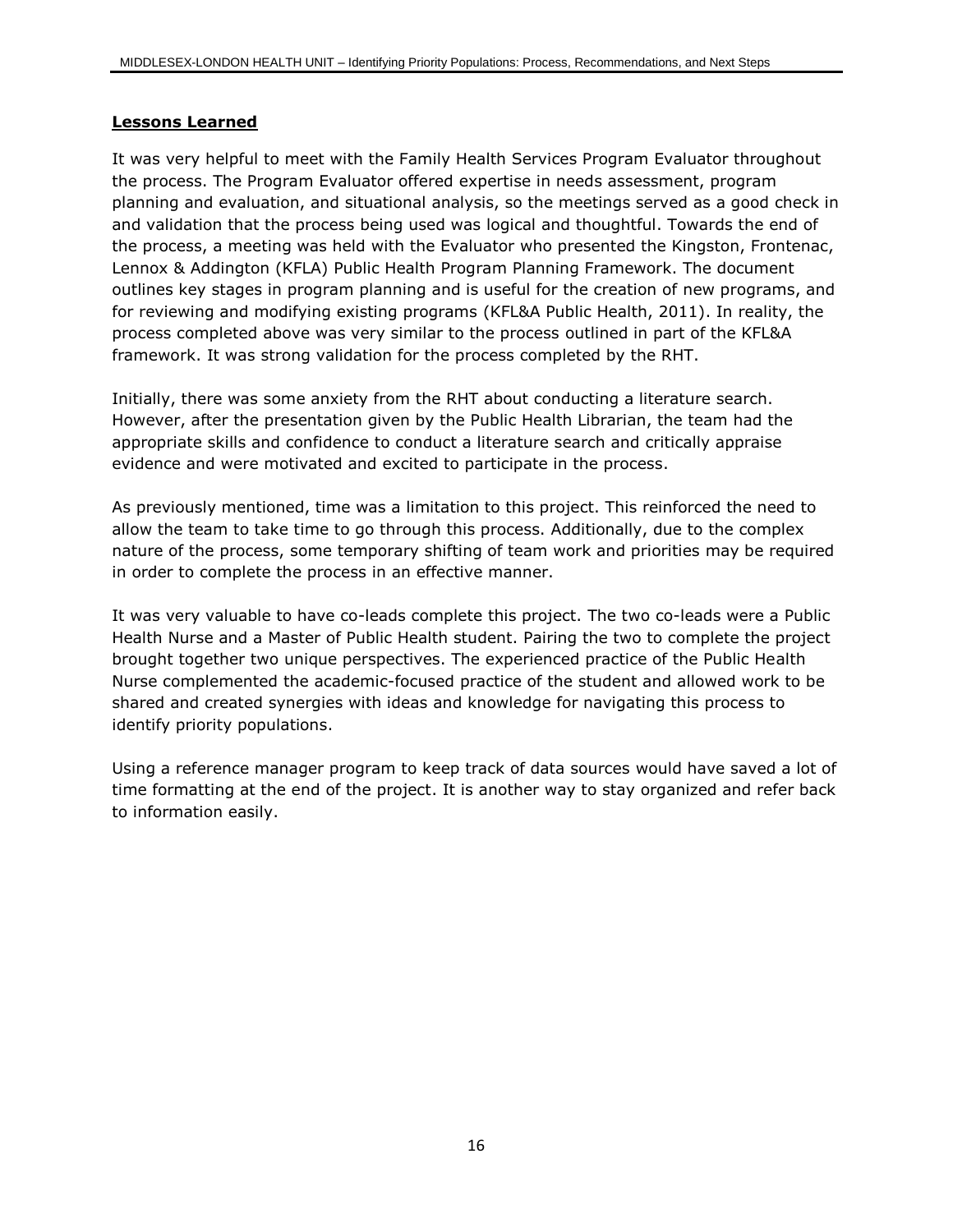#### **Conclusion**

Although identifying priority populations is complex and time-consuming, it is an essential process. Through the completion of this process, the Reproductive Health team at MLHU was able to identify those at-risk of poor reproductive health outcomes in Middlesex-London for which preconception and prenatal public health interventions may be reasonably considered to have a positive impact. Knowledge of who these populations are and how we can best support them enable us to direct our efforts, while still providing universal programming, and work towards achieving the ultimate goal of Reproductive Health programs in Ontario: "To enable individuals and families to achieve optimal preconception health, experience a healthy pregnancy, have the healthiest newborn(s) possible, and be prepared for parenthood" (Ministry of Health and Long-Term Care, 2008).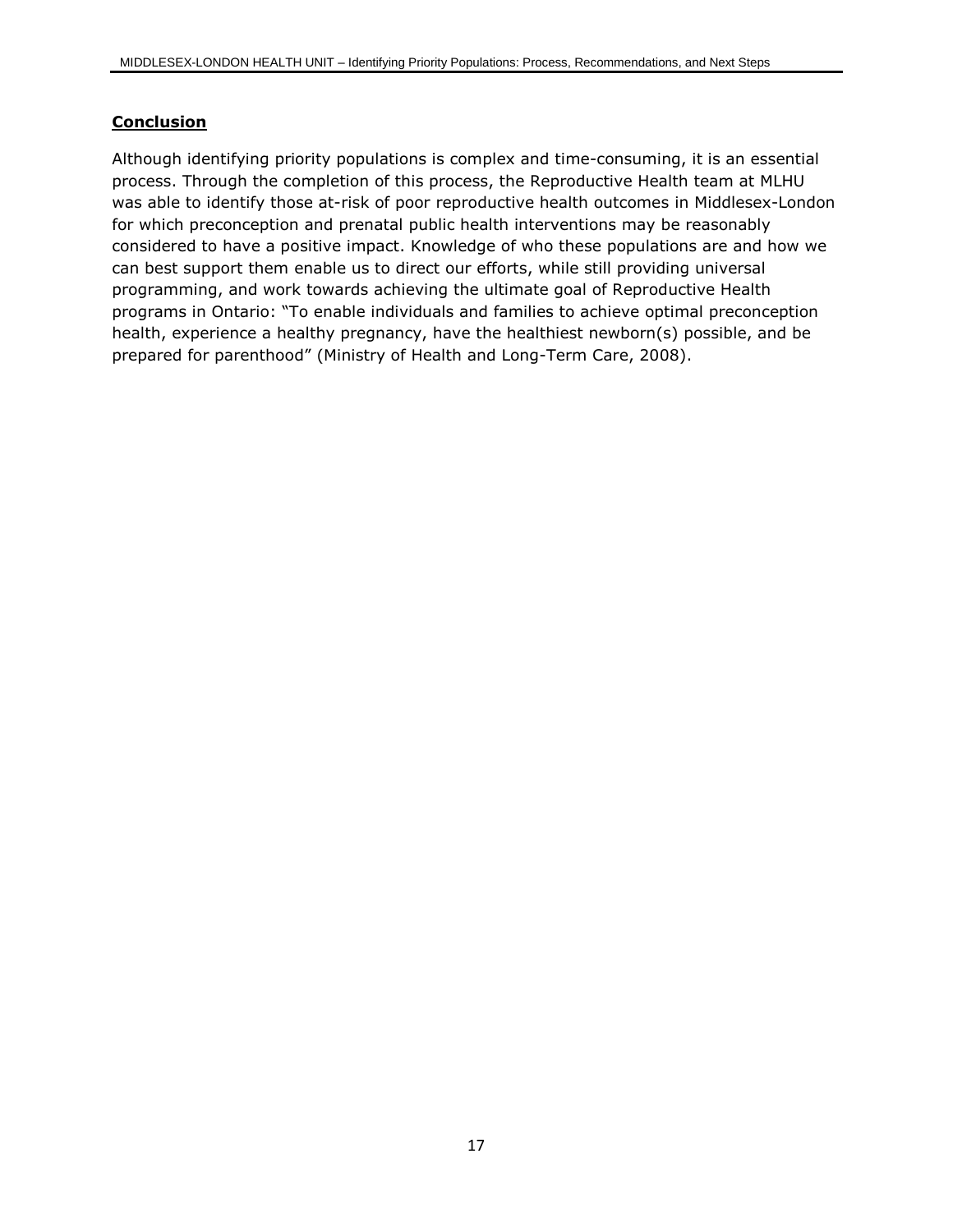## **References**

- Dicenso, A., Bayley, L., & Haynes, R. (2009). Accessing pre-appraised evidence: fine-tuning the 5S model into a 6S model. *Evidence Based Nursing, 12*, 99-101.
- KFL&A Public Health. (2011). *Program Planning Framework.* Kingston, ON.
- Ministry of Health and Long-Term Care. (2008). *Ontario Public Health Standards.* Toronto, ON: Queen's Printer for Ontario.
- Ministry of Health and Long-Term Care. (2010). *Reproductive Health Guidance Document.* Toronto, ON: Queen's Printer for Ontario.
- Ministry of Health and Long-Term Care. (2012). *Health Equity Impact Assessment.* Toronto, ON: Queen's Printer for Ontario.
- National Collaborating Centre for Methods and Tools. (2012). *A Model for Evidence-Informed Decision-Making in Pubilc Health [fact sheet].* Retrieved from http://www.nccmt.ca/pubs/FactSheet\_EIDM\_EN\_WEB.pdf
- Region of Waterloo Public Health. (2009). *Process to Determine Priority Populations.* Waterloo, ON: Region of Waterloo Public Health.
- Sudbury & District Health Unit. (2009). *Priority Populations Primer: A few things you should know about social inequities in health in SDHU communities.* Sudbury, ON: Sudbury & District Health Unit.
- The Health Communication Unit. (2010). *Planning Health Promotion Programs.* Toronto, ON: Queen's Printer for Ontario.
- Tyml, Y. J. (August, 2012). Virtual library: public health evidence at your fingertips. Session presented at the meeting of the Reproductive Health Team, Middlesex-London Health Unit. London, ON.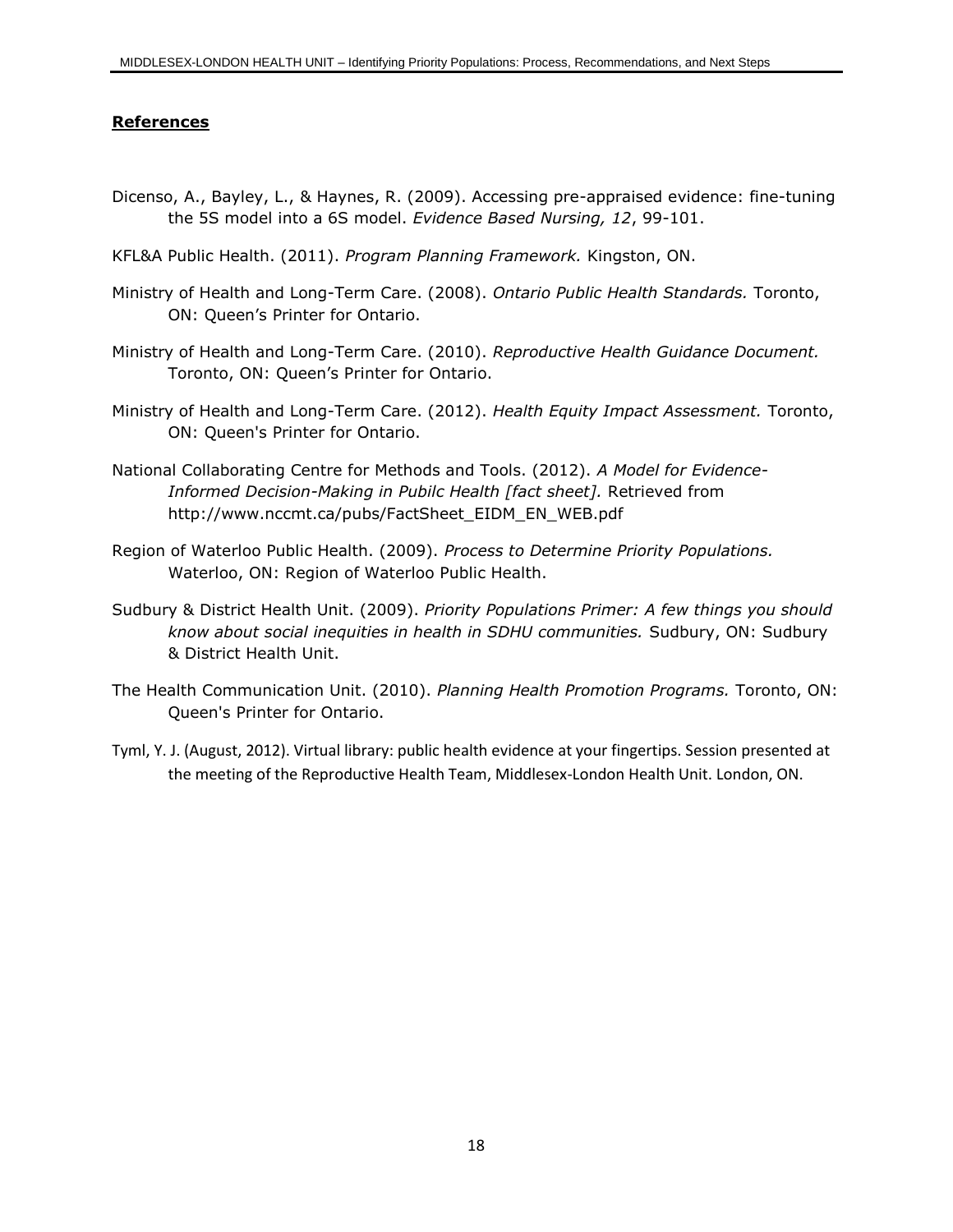#### **Appendices**

Appendix A: Priority Population Work Done by Other Health Units

Appendix B: Priority Populations Definitions

Appendix C: List of Documents Reviewed

Appendix D: Chart developed and used to synthesize need, impact, capacity, partnerships & collaboration, readiness, and identified groups

Appendix E: SDOH Information and Local Demographics

Appendix F: How to Conduct a Literature Search

Appendix G: Charts developed and used to synthesize strategies information, recommendations, and unintended impacts

Appendix H: Results: topic areas with populations and populations with topic areas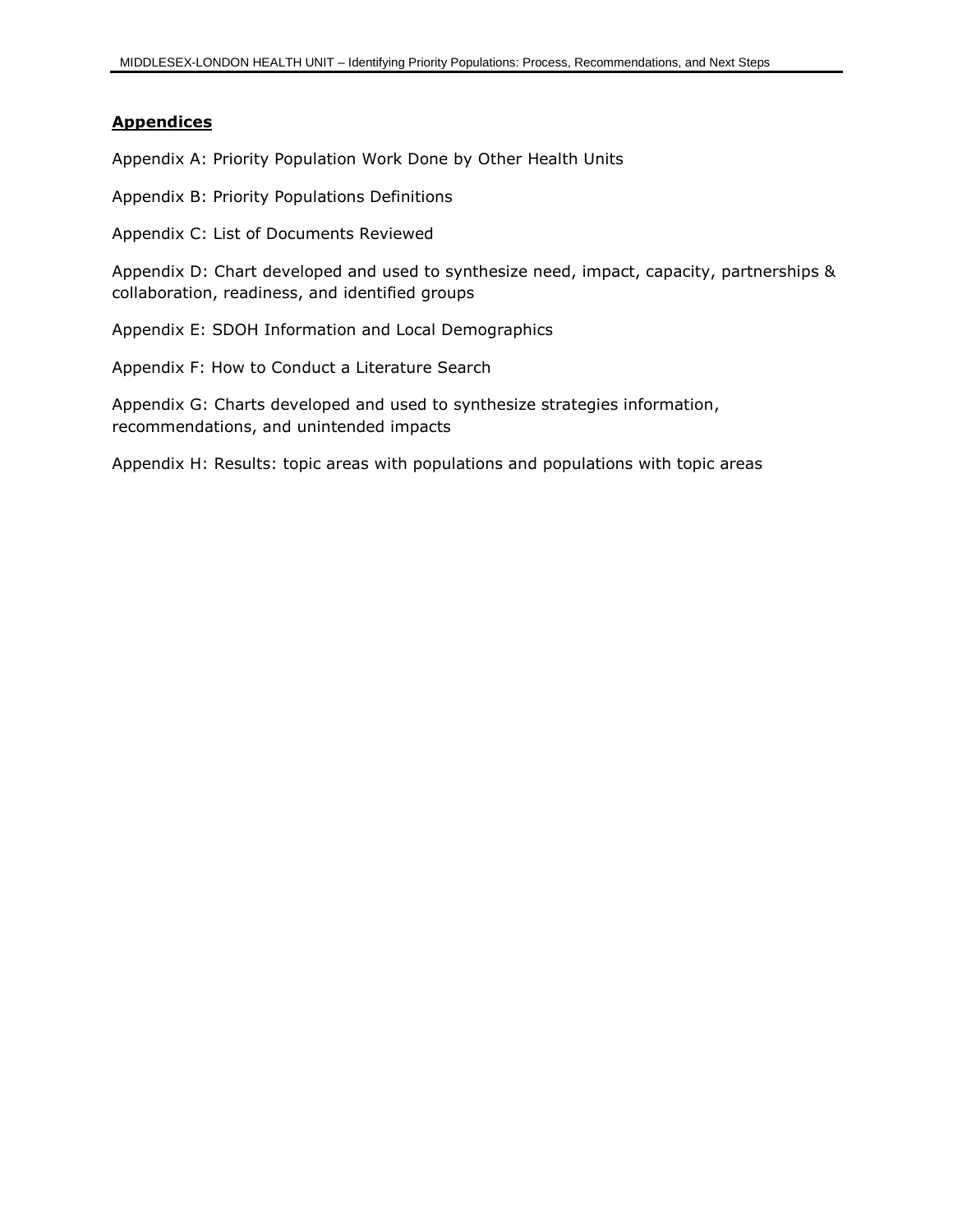#### **Appendix A: Priority Population Work Completed by Other Health Units**

- 1. Process to Determine Priority Populations from the Region of Waterloo Public Health can be found at: [http://chd.region.waterloo.on.ca/en/researchResourcesPublications/resources/Link3.](http://chd.region.waterloo.on.ca/en/researchResourcesPublications/resources/Link3.pdf) [pdf](http://chd.region.waterloo.on.ca/en/researchResourcesPublications/resources/Link3.pdf)
- 2. Priority Populations Primer: A few things you should know about social inequities in health in SDHU communities can be found at: [http://www.health.gov.on.ca/english/providers/program/pubhealth/oph\\_standards/o](http://www.health.gov.on.ca/english/providers/program/pubhealth/oph_standards/ophs/progstds%5Cpdfs%5Cpriority_pop_primer.pdf) [phs/progstds%5Cpdfs%5Cpriority\\_pop\\_primer.pdf](http://www.health.gov.on.ca/english/providers/program/pubhealth/oph_standards/ophs/progstds%5Cpdfs%5Cpriority_pop_primer.pdf)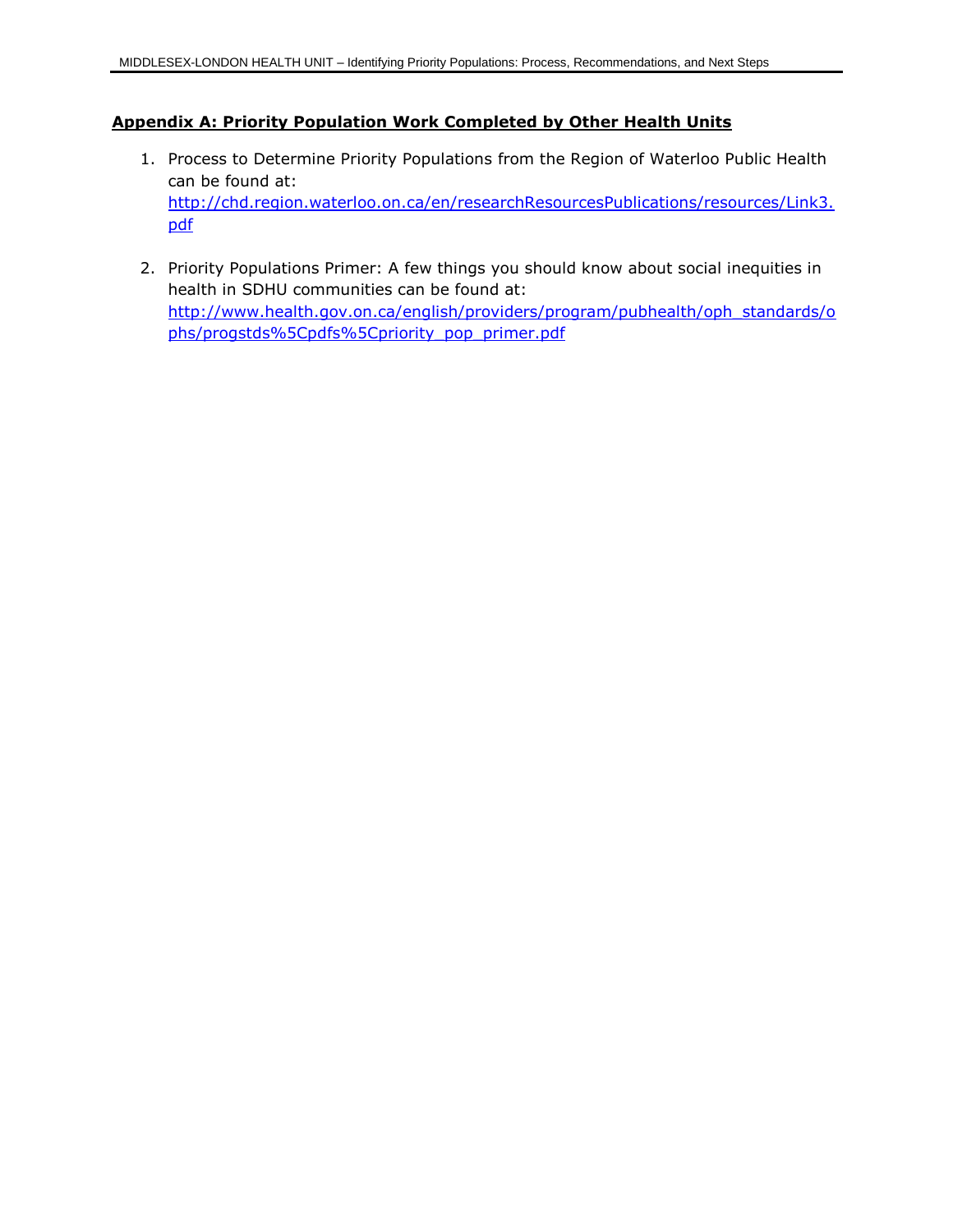## **Appendix B: Definitions**

**Priority Populations:** They are those populations at-risk for which public health interventions may be reasonably considered to have a substantial impact at the population level (Ministry of Health and Long-Term Care, 2008)

**Priority Populations:** They are those population groups at-risk of socially produced health inequities, where health inequities are judged to be unfair or unjust (Sudbury & District Health Unit, 2009)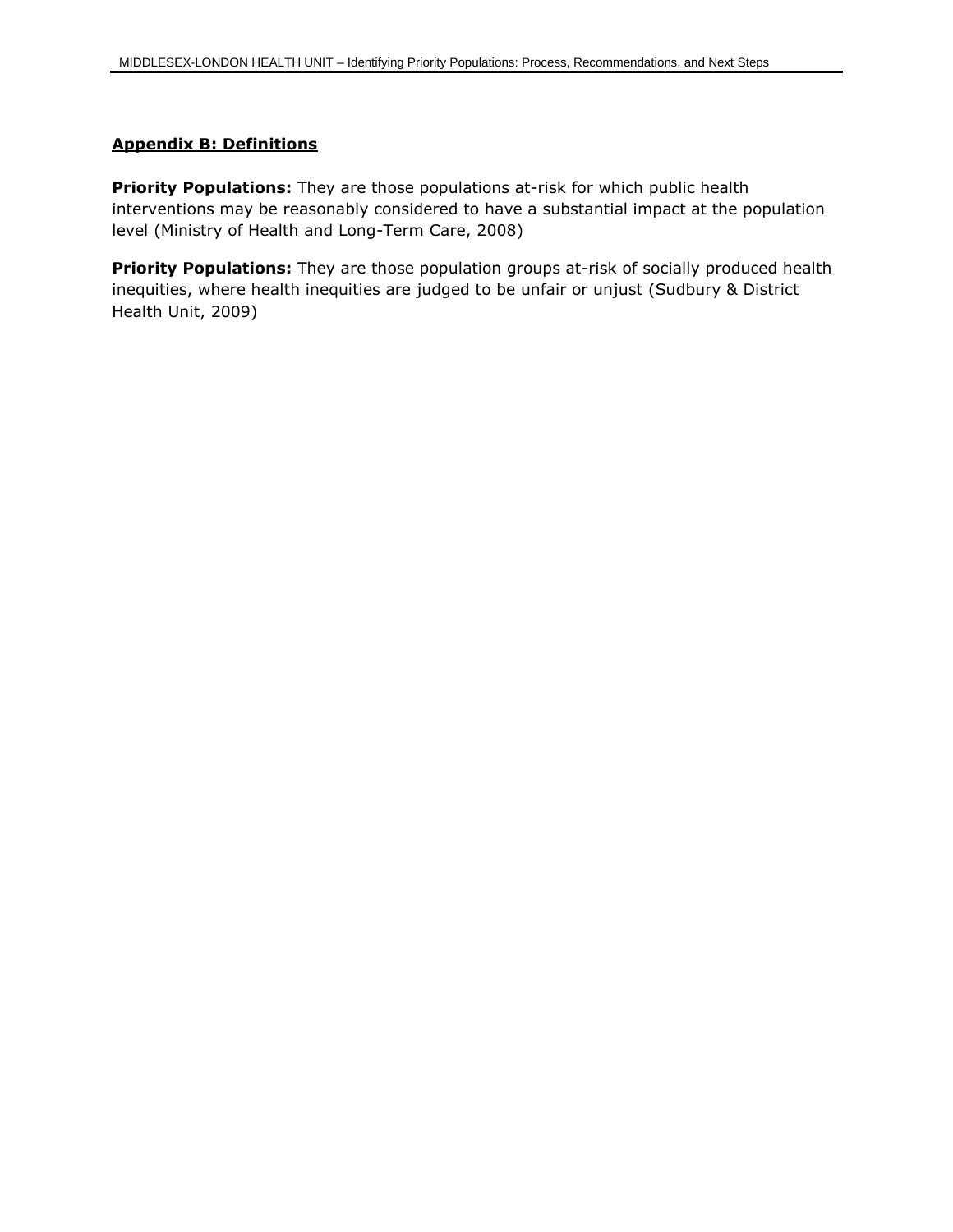## **Appendix C: Document List**

- 1. Reproductive Health Guidance Document
- 2. Canadian Maternal Experiences Survey
- 3. SWPHR BORN Report
- 4. Action on Poverty Report
- 5. Child Health Guidance Document
- 6. Canadian Community Health Survey
- 7. Stats Canada 2006 Community Profile Middlesex-London Health Unit
- 8. Ontario Public Health Standards no additions to the chart
- 9. Discovery Report
- 10. Team Findings
- 11.Activities to Address the Social Determinants of Health in Ontario Local Public Health Units Summary Report, Dec. 2010
- 12.Comparison of Adolescent, Young Adult and Adult Women's Maternity Experiences and Practices
- 13.City of London Statistics [\(www.london.ca\)](http://www.london.ca/)
- 14.Breaking the Cycle The Third Progress Report Ontario's Poverty Reduction Strategy 2011 Annual Report
- 15.Culture Counts A Roadmap to Health Promotion
- 16. Health Not Health Care Changing the Conversation
- 17.Statistics Canada Health Profile June 2012
- 18. Health Equity Impact Assessment Workbook
- 19. Early Development Indicators 2006 & 2009
- 20. Preconception Health: Awareness and Behaviours in Ontario (2009)
- 21. Preconception Health: Physician Practices in Ontario (2009)
- 22.Canadian Public Health Association Position Paper on Alcohol
- 23. Preconception Health: Public Health Initiatives in Ontario
- 24. The Canadian Healthy Measures Survey (Stats Canada)(2009)
- 25. Obesity in Canada: A Joint Report from the Public Health Agency of Canada and the Canadian Institute for Health Information (2011)
- 26. Young-Hoon, K-N. (2012). A longitudinal study on the impact of income change and poverty on smoking cessation. *Canadian Journal of Public Health, 103* (3), 189-94.
- 27. Middlesex-London Health Unit Community Health Status Report (2012)
- 28. Invest in Kids, 2002. A National Survey of Parents of Young Children
- 29. Heck, K.E., Braveman, P., Cubbin, C., Chavez, G.F., & Kiely, J.L. (2006). Socioeconomic status and breastfeeding initiation among California mothers. *Public Health Report, 121* (1), 51-59. Retrieved from <http://www.ncbi.nlm.nih.gov/pmc/articles/PMC1497787/>
- 30.Statistics Canada website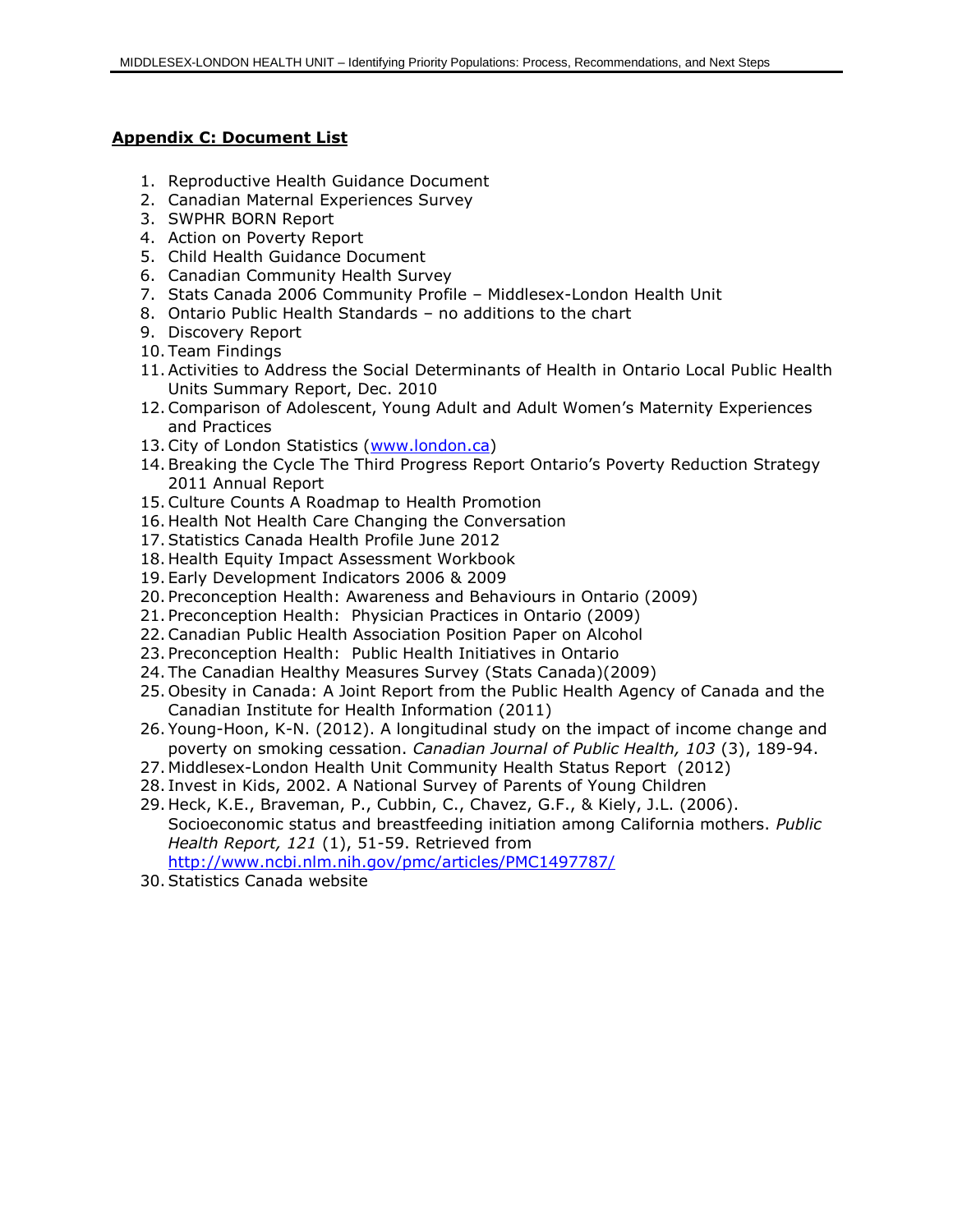# **Appendix D: Chart Developed to Document Need, Impact, Capacity, Partnerships & Collaborations, Readiness, and Identified Groups**

| <b>PRECONCEPTION</b> |                                                                                                                                                                                                                                                                                                                                                                                                                                                                                                                                                                                                                                                                                                                                                                                                                                                                                                                                                                                                                                                                                                                                                                                                                                                                                                                      |                                                                                                                                                                                                                                                                                                                                                                                                                                                                                                                  |                 |                                                                                                                                                                                                                                                                                                                                                                                                                                                                                                                                                                                                                             |                                                                                                  |                                                                                                                                 |
|----------------------|----------------------------------------------------------------------------------------------------------------------------------------------------------------------------------------------------------------------------------------------------------------------------------------------------------------------------------------------------------------------------------------------------------------------------------------------------------------------------------------------------------------------------------------------------------------------------------------------------------------------------------------------------------------------------------------------------------------------------------------------------------------------------------------------------------------------------------------------------------------------------------------------------------------------------------------------------------------------------------------------------------------------------------------------------------------------------------------------------------------------------------------------------------------------------------------------------------------------------------------------------------------------------------------------------------------------|------------------------------------------------------------------------------------------------------------------------------------------------------------------------------------------------------------------------------------------------------------------------------------------------------------------------------------------------------------------------------------------------------------------------------------------------------------------------------------------------------------------|-----------------|-----------------------------------------------------------------------------------------------------------------------------------------------------------------------------------------------------------------------------------------------------------------------------------------------------------------------------------------------------------------------------------------------------------------------------------------------------------------------------------------------------------------------------------------------------------------------------------------------------------------------------|--------------------------------------------------------------------------------------------------|---------------------------------------------------------------------------------------------------------------------------------|
| <b>PRIORITY</b>      | <b>NEED or GAPS</b>                                                                                                                                                                                                                                                                                                                                                                                                                                                                                                                                                                                                                                                                                                                                                                                                                                                                                                                                                                                                                                                                                                                                                                                                                                                                                                  | <b>IMPACT</b> (consider<br>modifiable factors)                                                                                                                                                                                                                                                                                                                                                                                                                                                                   | <b>CAPACITY</b> | <b>READINESS</b>                                                                                                                                                                                                                                                                                                                                                                                                                                                                                                                                                                                                            | <b>PARTNERSHIPS</b>                                                                              | <b>IDENTIFIED</b><br><b>GROUPS</b>                                                                                              |
| Alcohol              | 61% of students grade 7-12 drink<br>alcohol <sup>5</sup><br>26% of students grade 7-12 engage in<br>binge drinking (at least 5 drinks on the<br>same occasion) $5$<br>15% of students report getting drunk or<br>$\bullet$<br>high at least once during the past year <sup>5</sup><br>3 months prior to pregnancy (or<br>$\bullet$<br>realizing they were pregnant) 58.8% of<br>women in Ontario consumed alcohol<br>$(62.4\%$ in Canada) <sup>2</sup><br>The proportion of women living at or<br>$\bullet$<br>below LICO who reported drinking prior<br>to pregnancy was 49.5% compared with<br>67.5% of those living above $LICO2$<br>As maternal age increases, the<br>proportion of women who reported<br>drinking in the 3 months prior to<br>pregnancy increased, with the exception<br>of those women 40 years and older,<br>who reported the lowest proportion <sup>2</sup><br>Women were significantly more likely to<br>indicate that they drank alcohol prior to<br>conception if they had higher income <sup>20</sup><br>Only 8% respondents said their health<br>professional talked with them about<br>avoiding alcohol prior to conception <sup>20</sup><br>Fewer than 50% health care providers<br>$\bullet$<br>in Canada discussed use of alcohol with<br>women of childbearing years <sup>21</sup> | Important to ask<br>one simple<br>screening<br>question <sup>10</sup><br>Early pregnancy<br>$\bullet$<br>exposure is a key<br>time which<br>reinforces efforts<br>at preconception<br>and prenatal<br>messaging $10$<br>In addition to the<br>$\bullet$<br>evidence for the<br>efficacy of<br>screening and brief<br>intervention,<br>research indicates<br>that many patients<br>cut down on their<br>drinking simply<br>because they were<br>asked by their<br>doctor about their<br>alcohol use <sup>22</sup> |                 | Canadian Public<br><b>Health Association</b><br>calls on the health<br>systems to increase<br>capacity for<br>screening and<br>counselling women<br>of childbearing age<br>and pregnant<br>women according to<br>The Society of<br>Obstetricians and<br>Gynaecologists<br>(SOGC) evidence-<br>based clinical<br>practice guidelines <sup>22</sup><br>In order to prevent<br>FASD, a set of<br>interventions is<br>recommended to<br>health care providers<br>including screening<br>for alcohol<br>consumption before<br>and during<br>pregnancy and brief<br>interventions for<br>women who engage<br>in at risk drinking. | Healthy<br>$\bullet$<br>Living<br>Partnership <sup>9</sup><br>- priority is<br>alcohol<br>misuse | Youth grades<br>$7 - 12$<br>Those living<br>above LICO<br>Advanced<br>maternal age<br>(less than 40)<br>Health<br>professionals |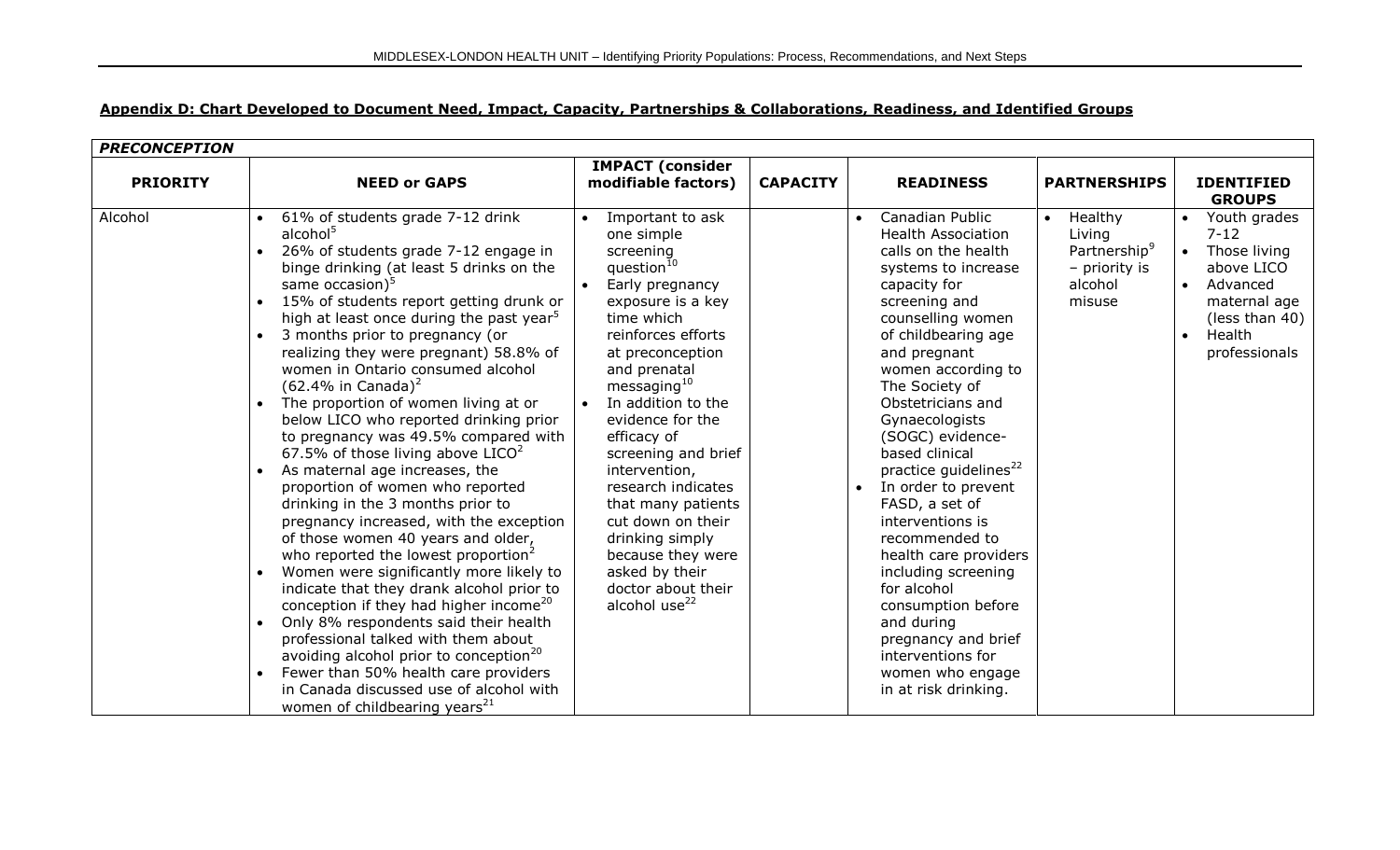# **Appendix E: SDOH Information and Local Demographics**

| People living in rural areas or small towns may be more likely to experience poorer<br>health compared to urban dwellers <sup>9</sup><br>17% population live in small townships in Middlesex County (69,938) <sup>9</sup> -<br>$\circ$<br>83.4% - London<br>o Newbury, North Middlesex and South West Middles have been identified as<br>areas of higher socio economic risk <sup>9</sup> |
|-------------------------------------------------------------------------------------------------------------------------------------------------------------------------------------------------------------------------------------------------------------------------------------------------------------------------------------------------------------------------------------------|
| For all of London and Middlesex:<br>21.5% of Middlesex-London's population are women between the ages of 15-<br>$\circ$<br>44 years $^7$<br>Average hourly rate is $$22.05$ (provincially 22.75) <sup>13</sup><br>$\circ$<br>16.6% of families are lone parent families <sup>17</sup><br>$\circ$<br>$\circ$ ~ 80% of lone-parent families are female lone-parent families <sup>7</sup>    |
| Based on the 2006 & 2009 EDI results, Clinical Services Index scores were the<br>highest for the following City of London Planning Districts: <sup>19</sup><br>o Argyle<br>o Carling<br>o Glen Cairn<br>o Huron Heights<br>o Southcrest<br>o White Oaks                                                                                                                                   |
| Fastest growing neighborhoods include:13<br>o Sunningdale(north)<br>o Jackson (south east)<br>o Hyde Park(west)<br>o Downtown(central)                                                                                                                                                                                                                                                    |
| Adverse neighbourhood conditions is cited as a key factor consistently related to<br>poor reproductive health outcomes (preterm birth, SGA, still birth and higher infant<br>mortality rates) and unhealthy maternal behaviours (smoking, second-hand smoke,<br>low rates of breastfeeding, insufficient preconception folic acid supplementation) $1,13$                                 |
| Mothers with children under the age of 6 have seen their employment rate more<br>than double since 1976, from 31.5% to 68.1% in 2007 <sup>30</sup>                                                                                                                                                                                                                                        |
|                                                                                                                                                                                                                                                                                                                                                                                           |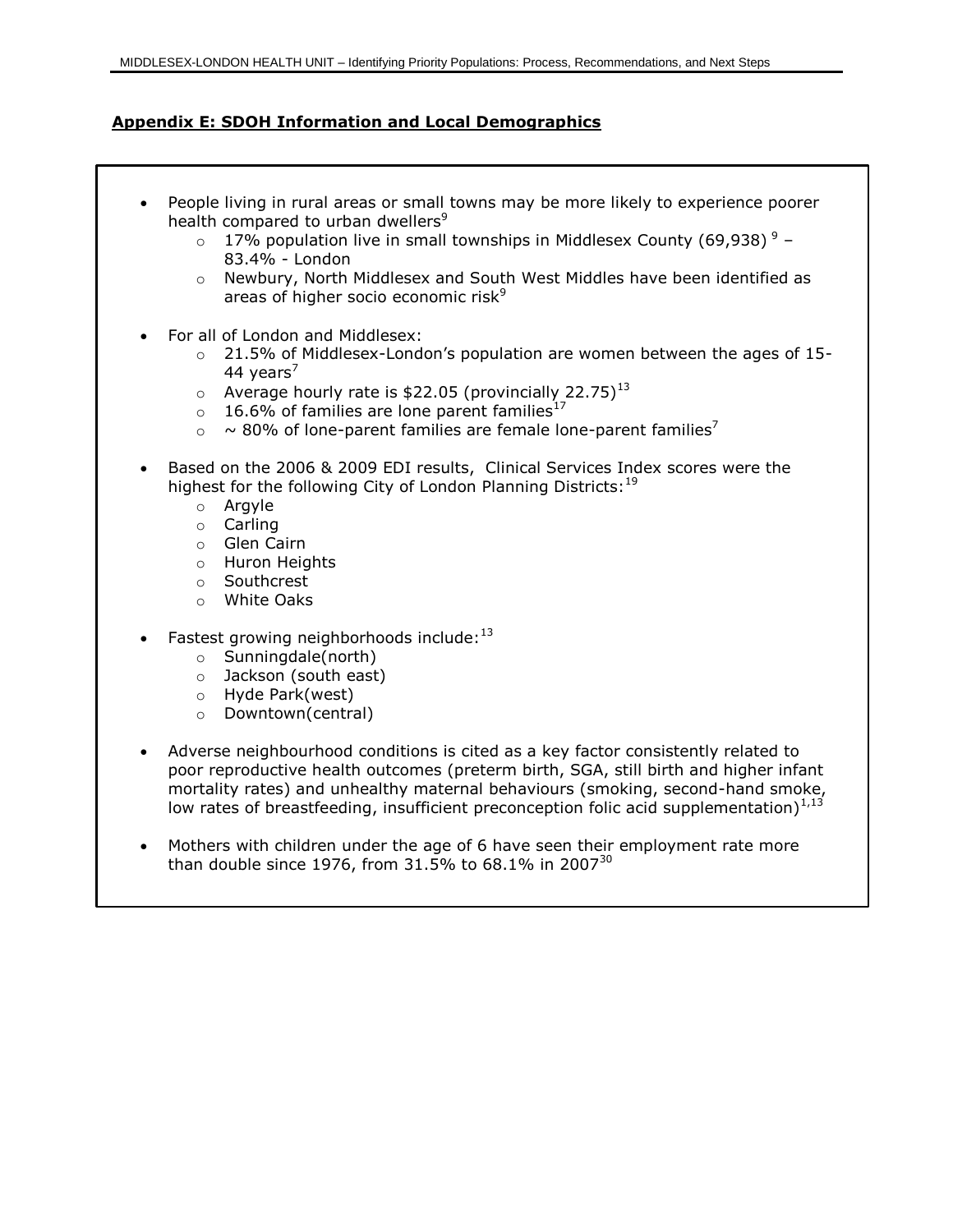## **Appendix F: How to Conduct a Literature Search**

To conduct a literature search, the following steps should be executed (Tyml, 2012):

# **A. Define the question**

Determine your information need and formulate it into a question. The question needs to be specific and answerable. The PICO or PISCO format can be used to help develop the question and key concepts.

# **How to formulate a PICO/PISCO Question**

Population – determine who the program should be targeted to (e.g., teens) Intervention – determine the type of intervention information needs to be collected about (e.g., health communication)

Setting/Context - determine the context or setting of the intervention (e.g., Public Health)

Outcome – Often this field is left blank in public health because outcomes can be so varied or difficult to define. If looking for a particular behaviour change then it should be listed under outcome.

# **Boolean Operators**

The operators that are used in Boolean logic are "AND", "OR", and "NOT". "AND" is used to find articles in which all of the concepts appear, "OR" is used to search for synonymous terms or concepts, and "NOT" is used when you want to eliminate a concept from your search results. If "AND" is used with the identified PICO words (i.e., teens AND public health AND health communication) then the results will only represent the literature where all 3 concepts are included in the article

# **B. Develop the search strategy**

When developing a search strategy it is helpful to arrange key concepts in a table format with each main concept at the top of a column.

| Teen<br>(Population) | <b>Health</b><br><b>Communication</b><br>(Intervention) | <b>Public Health</b><br>(Setting/Context) | <b>Behaviour</b><br><b>Change</b><br>(Outcome) |
|----------------------|---------------------------------------------------------|-------------------------------------------|------------------------------------------------|
|                      |                                                         |                                           |                                                |
|                      |                                                         |                                           |                                                |

Using the table as a template, synonyms can be added under each heading that may also occur in the literature. The concepts in each column are "OR'd" together and the columns are "AND'ed" across.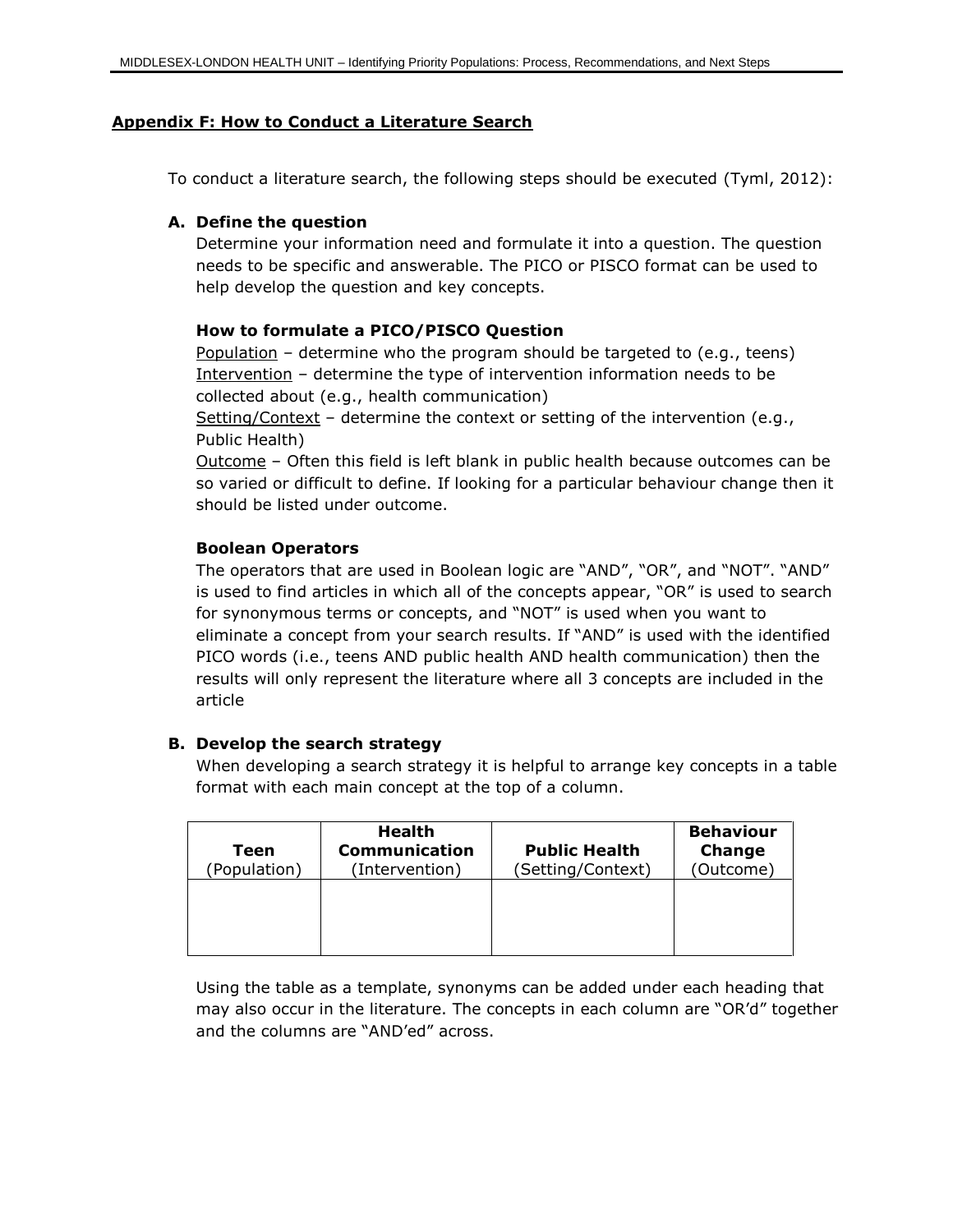| Teen<br>(Population)     | <b>Health</b><br><b>Communication</b><br>(Intervention) | <b>Public Health</b><br>(Setting/Context)  | <b>Behaviour</b><br><b>Change</b><br>(Outcome) |
|--------------------------|---------------------------------------------------------|--------------------------------------------|------------------------------------------------|
| - Adolescents<br>- Youth | - Health messaging                                      | - Primary prevention<br>- Health promotion |                                                |

Once the search strategy has been developed in the table format, it is useful to create it in word format to allow it to be copied and pasted in the search database.

E.g., "Teen\*" OR "adolescen\*" OR "youth"

- E.g., "health communication" OR "health messaging"
- E.g., "public health" OR "primary prevention" OR "health promotion"

Some words can also be truncated with an asterisk, such as *teen\** which will cue the database to search for words that have several different endings (e.g., teens, teenagers). This is also helpful when using words that have different American and Canadian spellings (e.g., behaviour vs. behavior).

For this project, some of the aspects of the PICO/PISCO question have already been determined. The *population* was determined from the IDENTIFIED GROUPS column in Step 4a of the Situational Assessment. It was also known that the *Setting/Context* for this project was Public Health. The *outcome* concept was the priority topic areas previously identified for "Preconception Health" and "Healthy Pregnancies" (e.g., folic acid, smoking, mental health, etc.). It is important to determine which interventions will effectively meet the need of the identified populations. In order to fulfill the *intervention* concept of the PICO/PISCO question, a search was completed in an attempt to identify evidence of effectiveness for a variety of strategies.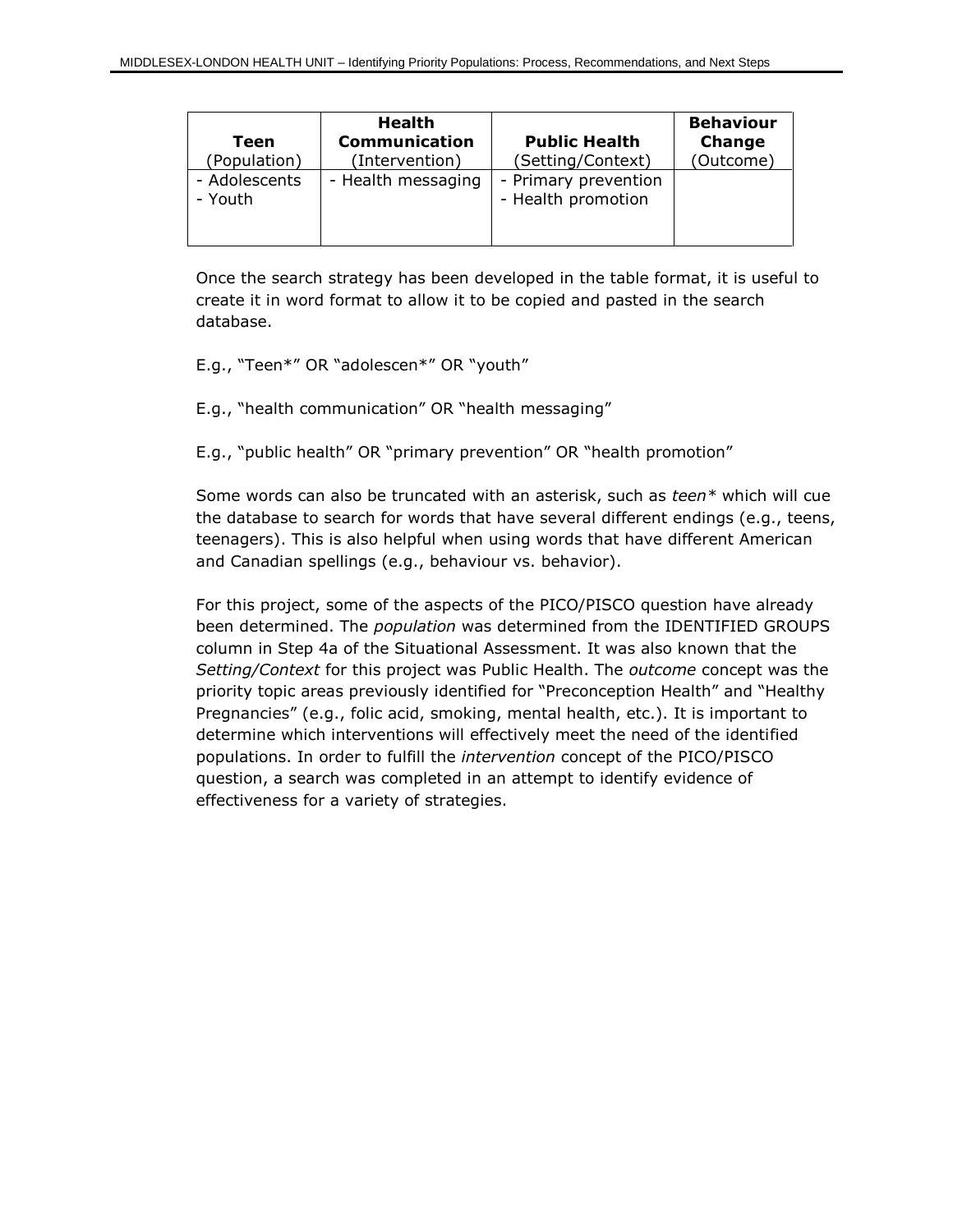#### **C. Identify the sources**

It is essential to determine the databases or sources of information that are going to be used. Note that there are different "levels" of public health evidence. Figure 1 illustrates the levels of public health information.



Figure 1: Adapted from: Dicenso, A., Bayley, L., & Haynes, R.B. (2009). Accessing pre-appraised evidence: fine-tuning the 5S model into a 6S model. *Evidence Based Nursing, 12*. 99-101.

At the bottom of the pyramid ("Studies") is the lowest level of evidence. It is the least synthesized evidence. An example of information at this level of the pyramid is journal articles, for example those obtained from databases such as PubMed or MEDLINE. Conversely, at the top of the pyramid ("Systems") is the highest level of evidence. It is the most synthesized evidence that has been reviewed for methodological rigour and summarized for conciseness. An example of information at this level of the pyramid is computerized decision support.

Unfortunately, there is not a lot of information available at the top 5 levels of the pyramid. Often information will be used from "Summaries" such as evidence-based guidelines, "Synopses of Syntheses" such as healthevidence.ca, and "Syntheses" such as systematic reviews. Where possible, the most synthesized evidence should be used.

## **D. Test the search**

#### **E. Modify the search strategy if necessary**

If you do not get what you are looking for the first time, you may need to modify your search strategy or key concept words.

**F. Run the search**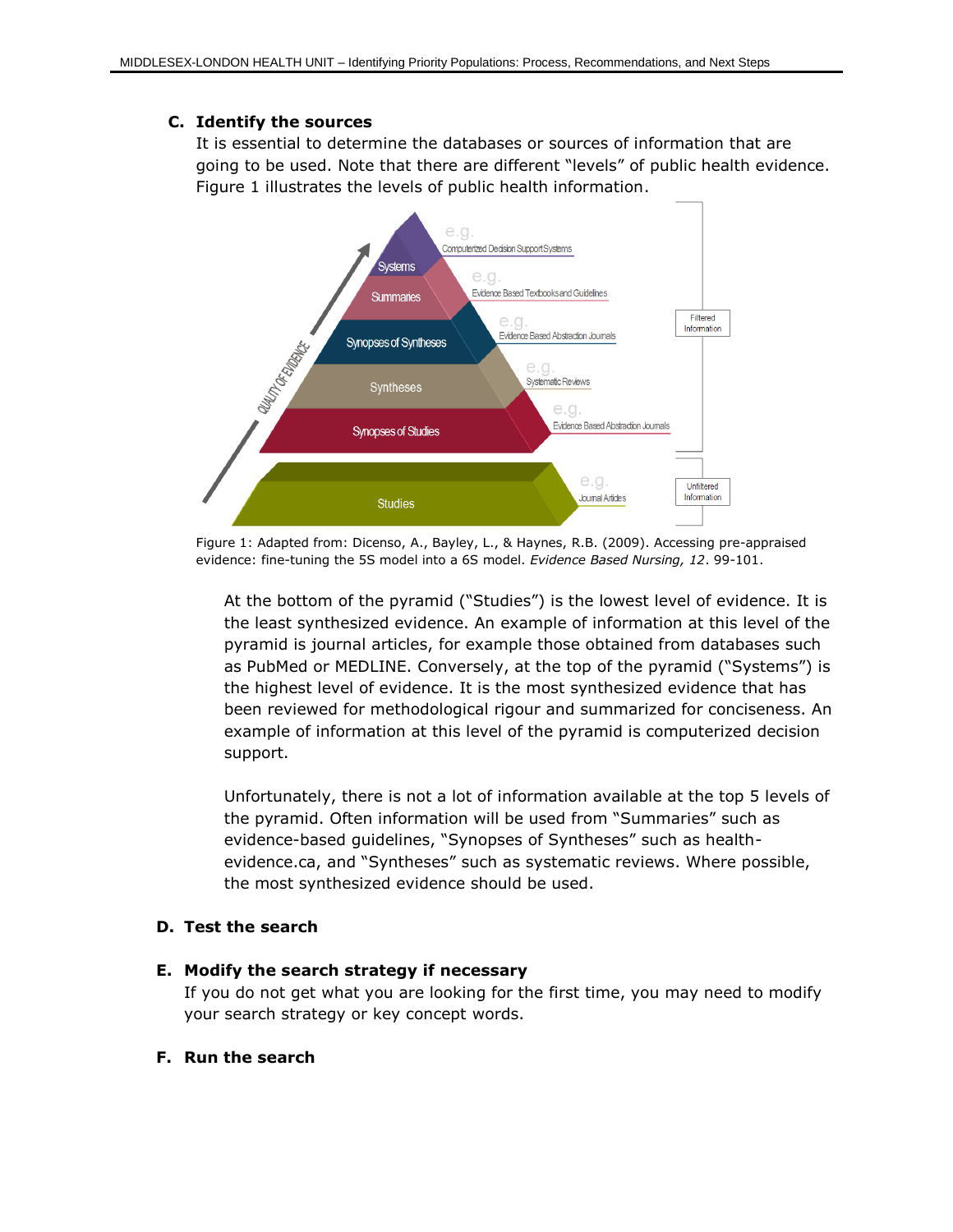#### **G. Manage the results**

Once the search has been successfully run, a number of documents relevant to the search question will be retrieved. Similar to **Step 4a: Synthesize the literature** in a situational assessment, all of the information gained from the search results needs to be organized. Organizing the information helps make it useful for informing planning. See **Appendix G** for the charts used to organize strategies information, recommendations, and unintended impacts.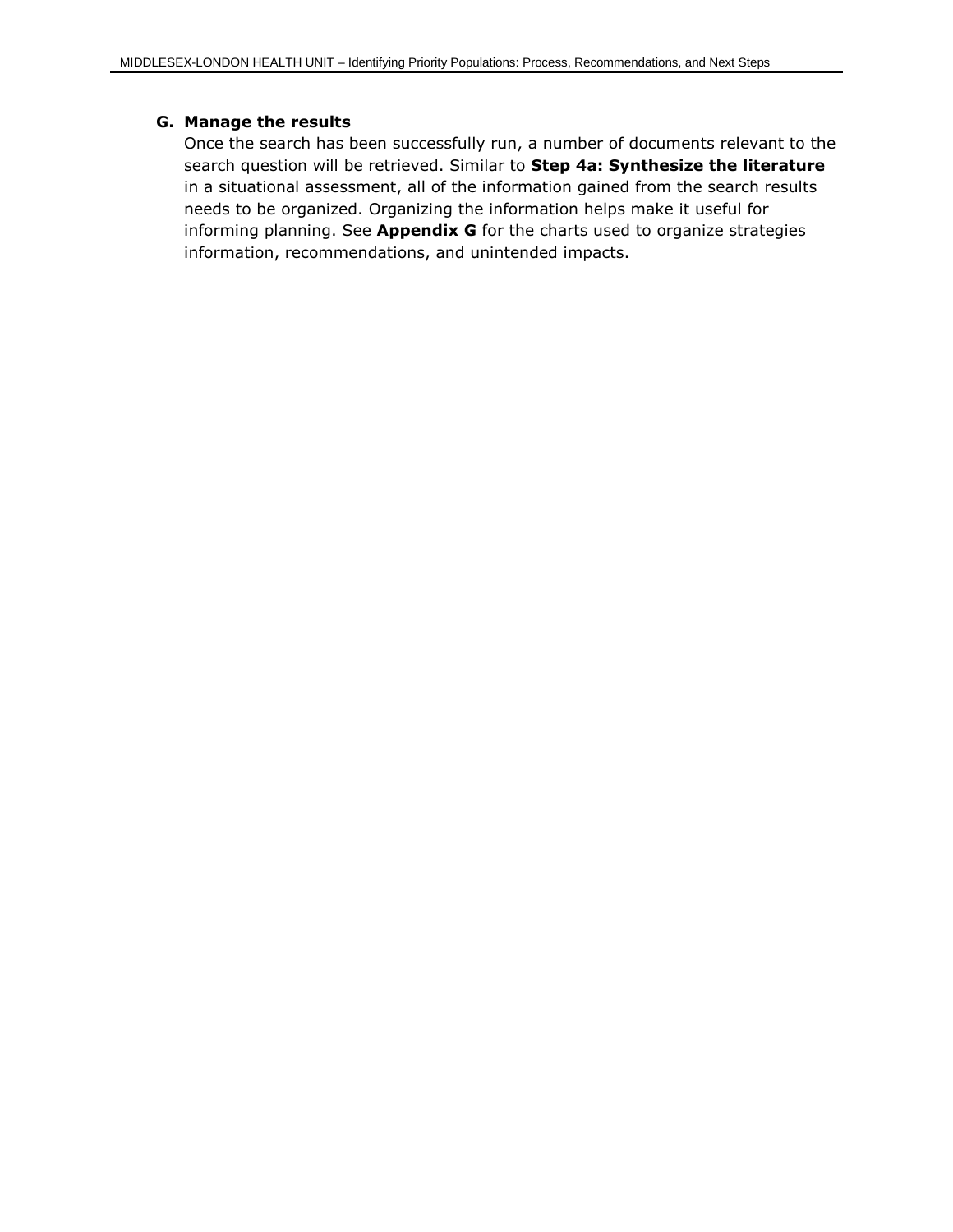# **Appendix G: Chart Used to Organize Strategies Information, Recommendations, and Unintended Impacts**

| <b>PRECONCEPTION HEALTH</b> |                                                                                                                                                                                                      | <b>Strategies</b>          |                        |                       |                     |                                                                                 |              |
|-----------------------------|------------------------------------------------------------------------------------------------------------------------------------------------------------------------------------------------------|----------------------------|------------------------|-----------------------|---------------------|---------------------------------------------------------------------------------|--------------|
| <b>Priority</b>             | <b>Identified</b><br><b>Population</b>                                                                                                                                                               | <b>Education/Awareness</b> | <b>Advocacy/Policy</b> | <b>Skill-Building</b> | <b>Social Media</b> | <b>Supportive</b><br><b>Physical and</b><br><b>Social</b><br><b>Environment</b> | <b>Other</b> |
| Smoking                     | Women $<$ 24 years<br>old                                                                                                                                                                            |                            |                        |                       |                     |                                                                                 |              |
|                             | Women with $\lt$<br>high school                                                                                                                                                                      |                            |                        |                       |                     |                                                                                 |              |
|                             | Women living $\leq$<br><b>LICO</b>                                                                                                                                                                   |                            |                        |                       |                     |                                                                                 |              |
|                             | Healthcare<br>providers                                                                                                                                                                              |                            |                        |                       |                     |                                                                                 |              |
|                             | Universal                                                                                                                                                                                            |                            |                        |                       |                     |                                                                                 |              |
|                             | <b>Coding Legend</b><br>Evidence-Based (black)<br>Practice-Based (blue): this will include strategies that other Health Units are using and any other strategies that are happening in the community |                            |                        |                       |                     |                                                                                 |              |

## **Recommendations for Identified Strategies**

| <b>SMOKING</b>                                                                                               |                                                                                                       |                        |                                                    |                                       |  |
|--------------------------------------------------------------------------------------------------------------|-------------------------------------------------------------------------------------------------------|------------------------|----------------------------------------------------|---------------------------------------|--|
| <b>Brief Strategy Description</b>                                                                            | <b>Type of Strategy</b><br>(e.g.,<br>advocacy/policy,<br>education, etc.)                             | <b>PH</b><br>or<br>HP? | Identified<br><b>Population</b><br>(if applicable) | Recommendations (1, 2, 3, 4, 5, 6, 7) |  |
|                                                                                                              |                                                                                                       |                        |                                                    |                                       |  |
|                                                                                                              |                                                                                                       |                        |                                                    |                                       |  |
| <b>Coding Legend for Recommendations</b>                                                                     |                                                                                                       |                        |                                                    |                                       |  |
| Promising/effective strategy, but not feasible for us to undertake at this time                              |                                                                                                       |                        |                                                    |                                       |  |
|                                                                                                              | Promising/effective strategy, but area is already being well covered by someone else in our community |                        |                                                    |                                       |  |
| Promising/effective strategy, and is easily incorporated into our practice                                   |                                                                                                       |                        |                                                    |                                       |  |
| Promising/effective strategy, with potential for us to incorporate with some changes to our current practice |                                                                                                       |                        |                                                    |                                       |  |
| 5. May be a promising/effective strategy, but further investigation is needed                                |                                                                                                       |                        |                                                    |                                       |  |
| Not a promising/effective strategy                                                                           |                                                                                                       |                        |                                                    |                                       |  |
| 7. Other                                                                                                     |                                                                                                       |                        |                                                    |                                       |  |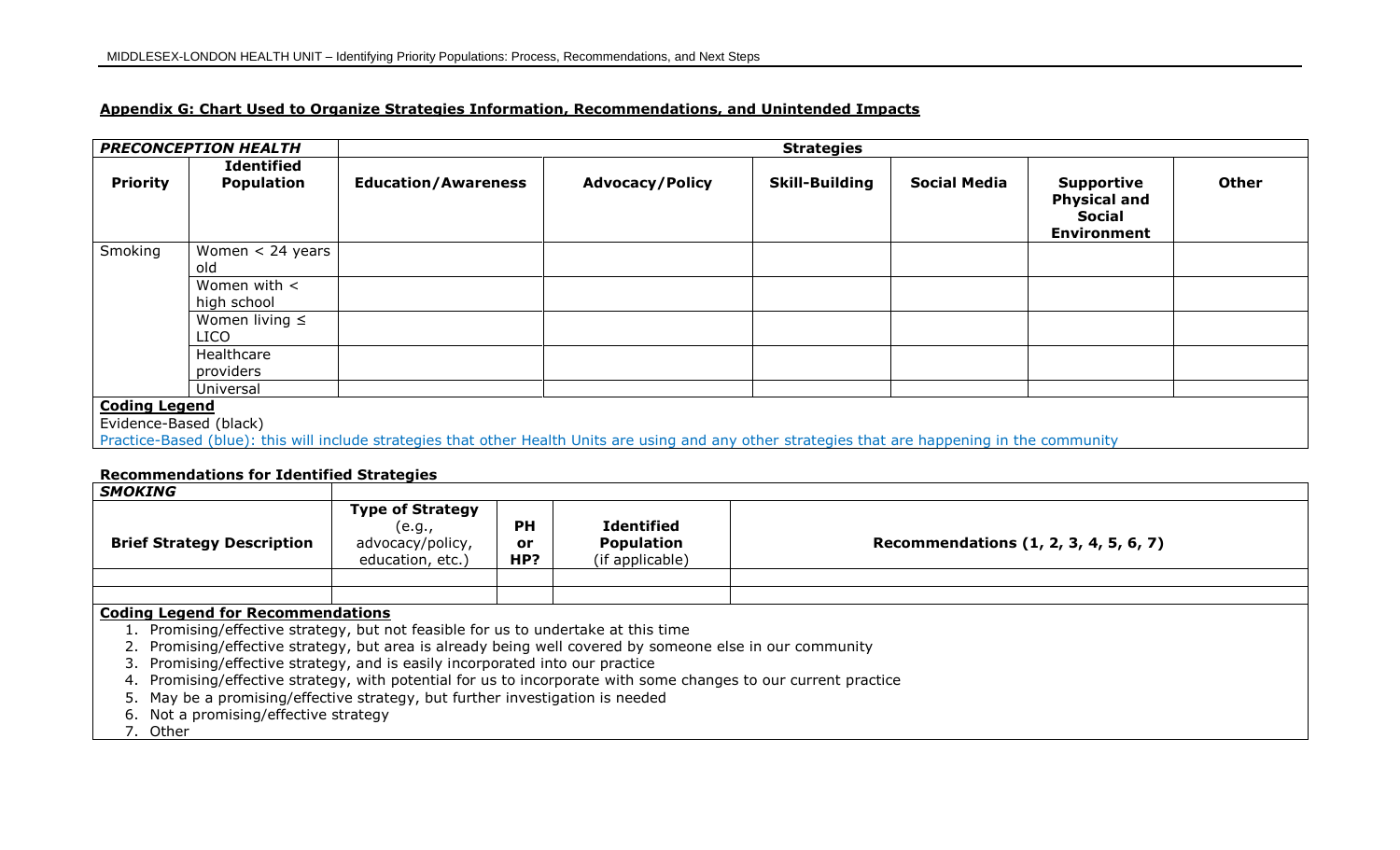## **Unintended Impacts for Recommended Strategies**

| <b>Identified</b><br>l Population | <b>Brief Description of Strategy Recommendation</b> | Impacts<br>⊃nintende |
|-----------------------------------|-----------------------------------------------------|----------------------|
|                                   |                                                     |                      |
|                                   |                                                     |                      |
|                                   |                                                     |                      |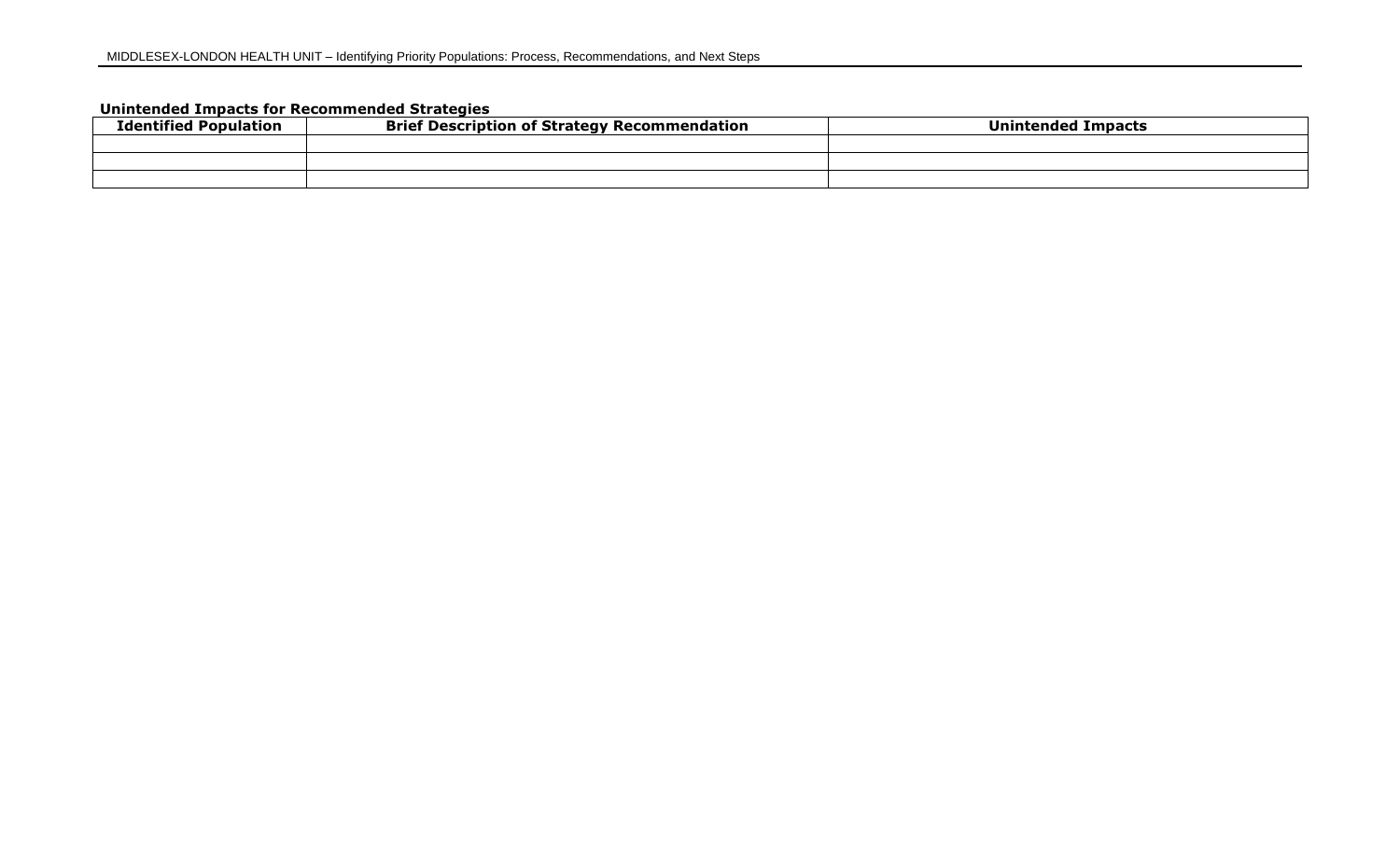|                                         |                                                                                                                                                                                |                                                                                                                                                                  |                                                                                                                                                                                                                                                                                                                                                               | <b>Priority</b>                                                                                                                                                                                            |                                                                                                                                                                                                                           |                                                                                                                                                                                                     |                                                                                                                                                                                                                                           |
|-----------------------------------------|--------------------------------------------------------------------------------------------------------------------------------------------------------------------------------|------------------------------------------------------------------------------------------------------------------------------------------------------------------|---------------------------------------------------------------------------------------------------------------------------------------------------------------------------------------------------------------------------------------------------------------------------------------------------------------------------------------------------------------|------------------------------------------------------------------------------------------------------------------------------------------------------------------------------------------------------------|---------------------------------------------------------------------------------------------------------------------------------------------------------------------------------------------------------------------------|-----------------------------------------------------------------------------------------------------------------------------------------------------------------------------------------------------|-------------------------------------------------------------------------------------------------------------------------------------------------------------------------------------------------------------------------------------------|
| <b>Preconception Health</b>             |                                                                                                                                                                                |                                                                                                                                                                  |                                                                                                                                                                                                                                                                                                                                                               |                                                                                                                                                                                                            |                                                                                                                                                                                                                           |                                                                                                                                                                                                     |                                                                                                                                                                                                                                           |
|                                         | <b>Folic Acid</b>                                                                                                                                                              | <b>Healthy Eating</b>                                                                                                                                            | <b>Alcohol</b>                                                                                                                                                                                                                                                                                                                                                | <b>Smoking</b>                                                                                                                                                                                             | <b>Preparation for</b>                                                                                                                                                                                                    | Preconception/                                                                                                                                                                                      | <b>Decision to</b>                                                                                                                                                                                                                        |
|                                         | <b>Education</b>                                                                                                                                                               | <b>Active Living</b>                                                                                                                                             |                                                                                                                                                                                                                                                                                                                                                               |                                                                                                                                                                                                            | <b>Parenthood</b>                                                                                                                                                                                                         | <b>Maternal Age</b>                                                                                                                                                                                 | <b>Breastfeed</b>                                                                                                                                                                                                                         |
| <b>Identified</b><br><b>Populations</b> | Women $\lt$<br>24 years old<br>Primiparous<br>$\bullet$<br>women<br>Women $\lt$<br>$\bullet$<br>high school<br>education<br>Women<br>$\bullet$<br>living $\leq$<br><b>LICO</b> | Women $\lt$ high<br>school education<br>Women living $\leq$<br>$\bullet$<br><b>LICO</b><br>Increasing age                                                        | Youth grades 7-12<br>Women $>$ LICO<br>Advanced maternal<br>age (but $<$ 40)<br>Healthcare<br>$\bullet$<br>providers                                                                                                                                                                                                                                          | Women $< 24$<br>years old<br>Women $\lt$<br>high school<br>education<br>Women living<br>$\leq$ LICO<br>Healthcare<br>providers                                                                             | $\bullet$<br>$\bullet$<br>$\bullet$                                                                                                                                                                                       | Women $< 20$<br>years<br>Women $> 35$<br>years<br>Women $\lt$ high<br>school education<br>Women living $\leq$<br><b>LICO</b><br>Health care<br>providers re:<br>preconception<br>health information | Lower<br>$\bullet$<br>education<br>levels<br>African<br>$\bullet$<br>Americans<br>U.S.-born<br>$\bullet$<br>Latinas, Asians,<br>Pacific<br>Islanders                                                                                      |
|                                         |                                                                                                                                                                                |                                                                                                                                                                  |                                                                                                                                                                                                                                                                                                                                                               |                                                                                                                                                                                                            |                                                                                                                                                                                                                           | Men                                                                                                                                                                                                 |                                                                                                                                                                                                                                           |
|                                         |                                                                                                                                                                                |                                                                                                                                                                  |                                                                                                                                                                                                                                                                                                                                                               | <b>Priority</b>                                                                                                                                                                                            |                                                                                                                                                                                                                           |                                                                                                                                                                                                     |                                                                                                                                                                                                                                           |
| <b>Healthy Pregnancies</b>              | <b>Healthy</b><br><b>Eating Active</b>                                                                                                                                         | <b>Alcohol</b>                                                                                                                                                   | <b>Mental Health/Stress in</b><br><b>Pregnancy</b>                                                                                                                                                                                                                                                                                                            | <b>Smoking</b>                                                                                                                                                                                             | <b>Preparation for</b><br><b>Parenthood</b>                                                                                                                                                                               | <b>Preparation</b><br>for<br>Pregnancy/                                                                                                                                                             | <b>Decision to</b><br><b>Breastfeed</b>                                                                                                                                                                                                   |
|                                         | Living                                                                                                                                                                         |                                                                                                                                                                  |                                                                                                                                                                                                                                                                                                                                                               |                                                                                                                                                                                                            |                                                                                                                                                                                                                           | <b>Maternal Age</b>                                                                                                                                                                                 |                                                                                                                                                                                                                                           |
| <b>Identified</b><br><b>Populations</b> | Women<br>$\bullet$<br>living $\leq$<br><b>LICO</b><br>Multiparou<br>$\bullet$<br>s women<br>Women<br>$\bullet$<br>with $\lt$<br>high<br>school<br>Increasing<br>age            | Healthcare<br>providers<br>• College/<br>University<br>graduates<br>Women<br>$\bullet$<br>$\bullet$<br>living<br><b>LICO</b><br>Women ><br>$\bullet$<br>20 years | Women living $\leq$ LICO<br>Multiparous women<br>Healthcare providers<br>Women with < high school<br>education<br>Ethnocultural women<br>Women with pre-existing<br>mental health concerns<br>Younger first-time parents<br>Single mothers<br><b>Intimate Partner Abuse</b><br>Women 18-25 years<br>$\circ$<br>In a relationship of $<$ 2<br>$\circ$<br>years | Women<br>$\bullet$<br>living $\leq$<br><b>LICO</b><br>Multiparou<br>$\bullet$<br>s women<br>Women<br>$\bullet$<br>with $\lt$<br>high<br>school<br>education<br>Women $\lt$<br>$\bullet$<br>24 years<br>old | Women living $\leq$<br><b>LICO</b><br>Women 15-19<br>$\bullet$<br>years old<br><b>Expectant fathers</b><br>Those with mental<br>health issues<br>Healthcare<br>providers<br>Part-time working<br>mothers<br>Older parents | Teens<br>Women ><br>35 years<br>Women $\lt$<br>$\bullet$<br>high school<br>Women<br>living $\leq$<br><b>LICO</b>                                                                                    | Women 15 - 24<br>$\bullet$<br>years old<br>Hospital staff<br>$\bullet$<br>Lower<br>$\bullet$<br>education<br>levels<br>African<br>$\bullet$<br>Americans<br>U.S.-born<br>$\bullet$<br>Latinas, Asians,<br>and Pacific<br><b>Islanders</b> |

# **Appendix H: Results: Topic Areas and Identified Priority Populations**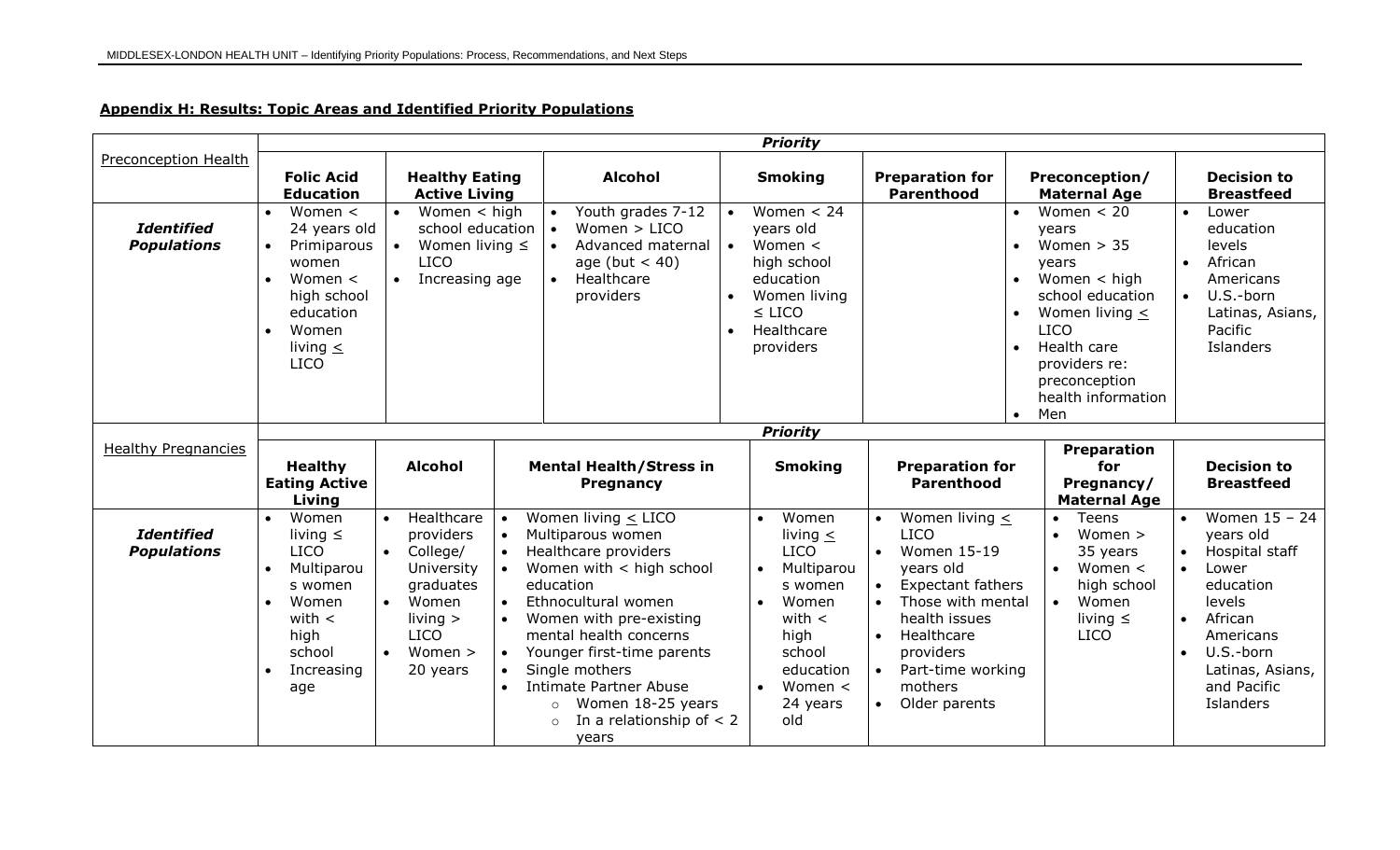| <b>Preconception Health</b>              |                                           |
|------------------------------------------|-------------------------------------------|
| <b>Identified Priority Population</b>    | <b>Identified Priorities</b>              |
| Women $<$ 24 years old                   | Folic acid education                      |
|                                          | Smoking                                   |
|                                          | Preconception/maternal age                |
| Primiparous women                        | Folic acid education<br>$\bullet$         |
| Women with < high school education       | Folic acid education<br>$\bullet$         |
|                                          | Healthy Eating Active Living              |
|                                          | Smoking<br>$\bullet$                      |
|                                          | Preconception/maternal age<br>$\bullet$   |
|                                          | Decision to breastfeed<br>$\bullet$       |
| Youth grades 7-12                        | Alcohol education                         |
| Women > LICO                             | Alcohol education                         |
| Advanced maternal age (but $<$ 40 years) | Alcohol education<br>$\bullet$            |
| Women $>$ 35 years                       | Preconception/maternal age<br>$\bullet$   |
|                                          | Healthy Eating Active Living<br>$\bullet$ |
| Women living $\leq$ LICO                 | Folic acid education<br>$\bullet$         |
|                                          | Healthy Eating Active Living<br>$\bullet$ |
|                                          | Preconception/maternal age<br>$\bullet$   |
|                                          | Smoking                                   |
| Healthcare providers                     | Preconception/maternal age                |
|                                          | Alcohol                                   |
|                                          | Smoking                                   |
| Men                                      | Preconception<br>$\bullet$                |
| African Americans                        | Decision to breastfeed                    |
| U.S.-born Latinas, Asians, Pacific       | Decision to breastfeed                    |
| Islanders                                |                                           |